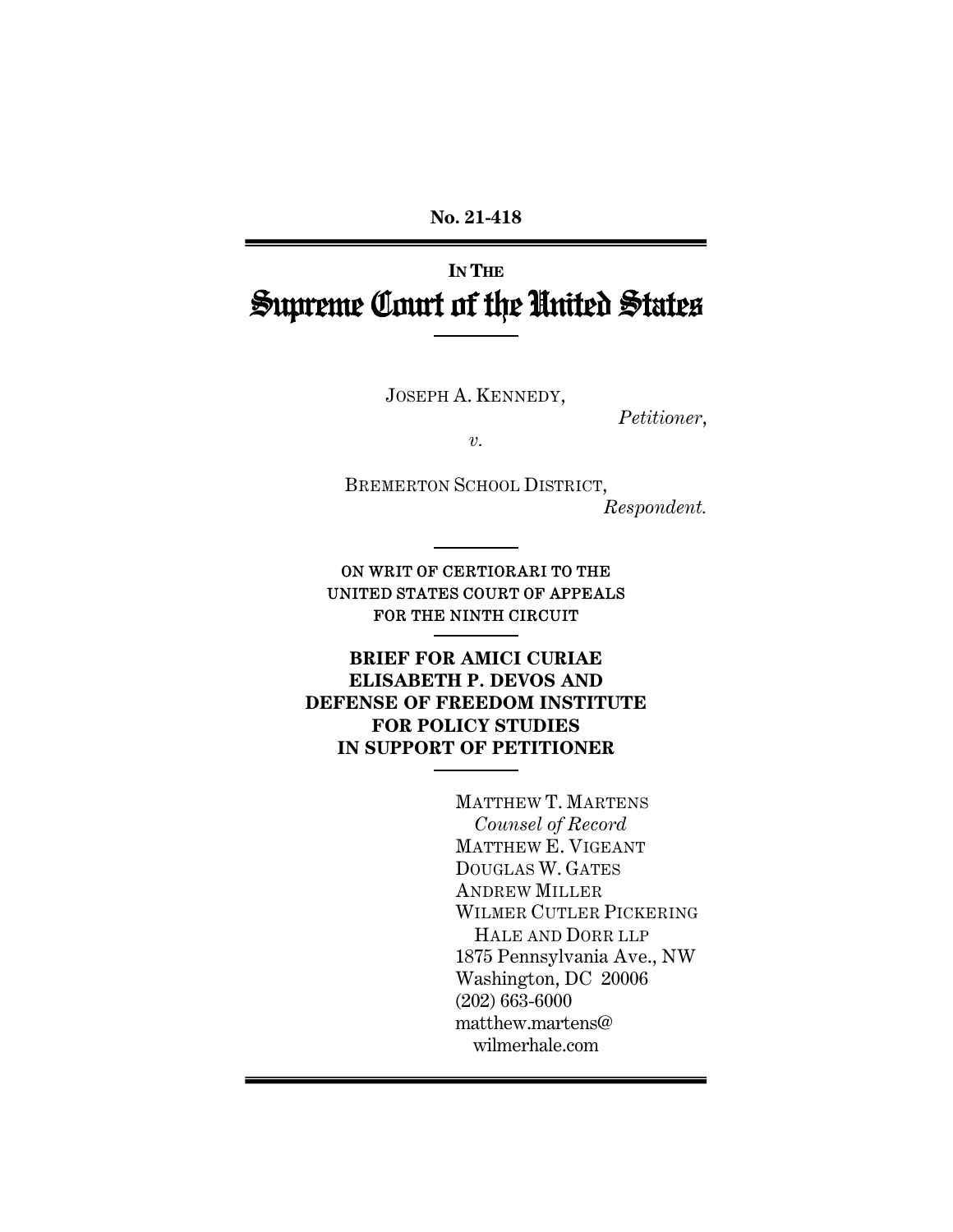## **TABLE OF CONTENTS**

| Page                                                                                                                                                 |
|------------------------------------------------------------------------------------------------------------------------------------------------------|
|                                                                                                                                                      |
|                                                                                                                                                      |
|                                                                                                                                                      |
|                                                                                                                                                      |
| THE NINTH CIRCUIT RELIED ON<br>I.                                                                                                                    |
| II. THE NINTH CIRCUIT'S OVERBOARD VIEW<br>OF A GOVERNMENT EMPLOYEE'S OFFICIAL<br>DUTIES WARPED ITS ANALYSIS OF<br>KENNEDY'S FIRST AMENDMENT RIGHTS 6 |
| A. Kennedy's Speech Is Not Government<br>Speech Under Supreme Court                                                                                  |
| B. The Ninth Circuit Ignored This Court's                                                                                                            |
| III. THE NINTH CIRCUIT'S ESTABLISHMENT<br>CLAUSE ANALYSIS WAS FLAWED  15                                                                             |
| A. The Ninth Circuit Should Not Have<br>Relied Entirely On Santa Fe's                                                                                |
| The Establishment Clause Analysis<br>B.<br>Should Instead Focus On Coercion And                                                                      |
|                                                                                                                                                      |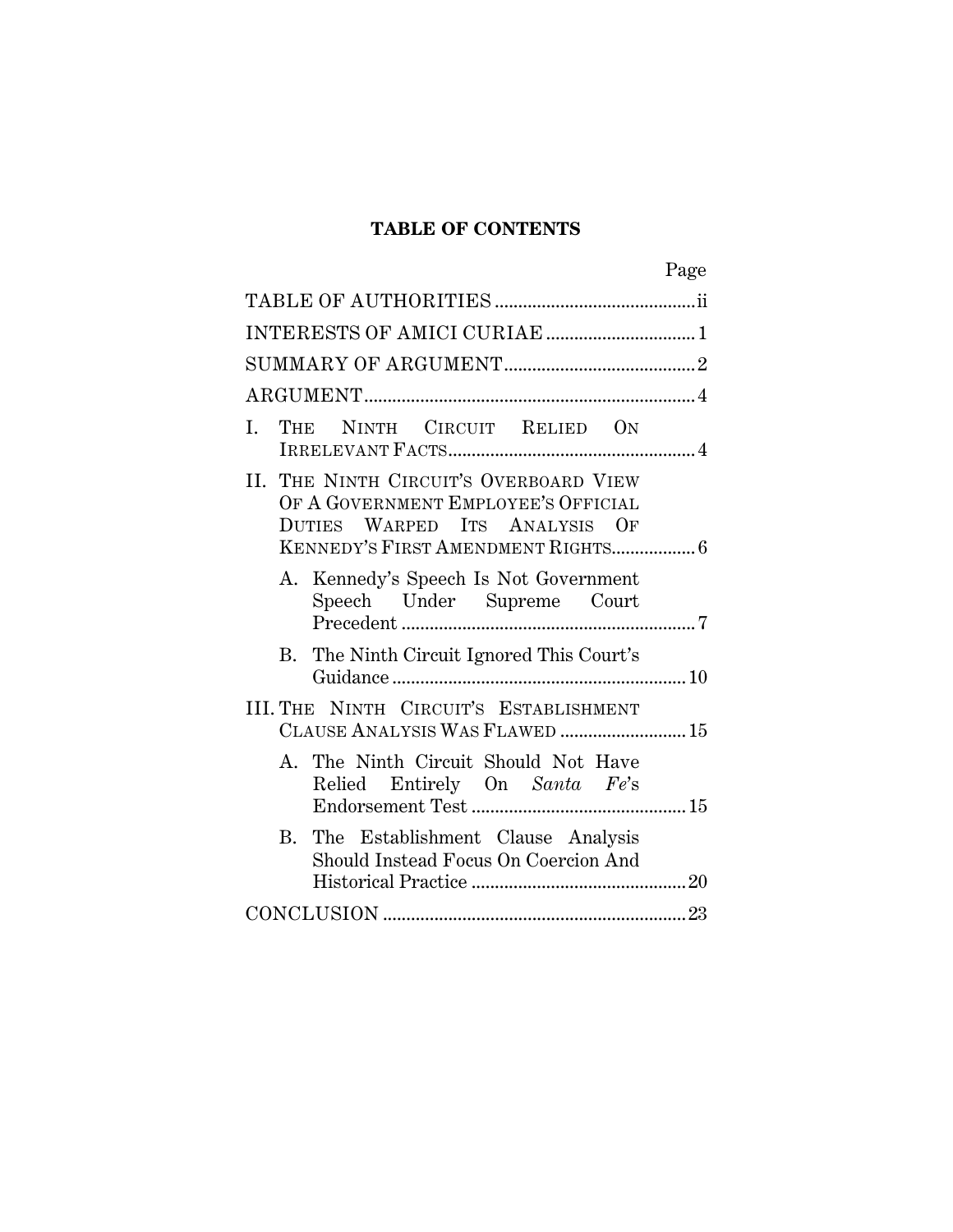# **TABLE OF AUTHORITIES**

# **CASES**

Page(s)

| American Legion v. American Humanist<br>Ass'n, 139 S. Ct. 2067 (2019)  17, 18, 20, 21, 22 |
|-------------------------------------------------------------------------------------------|
| Board of Education of Westside Community<br>Schools v. Mergens ex rel. Mergens, 496       |
| Borden v. School District of Township of East                                             |
|                                                                                           |
| County of Allegheny v. ACLU, 492 U.S. 573                                                 |
| Edwards v. Aguillard, 482 U.S. 578 (1987)  16                                             |
| Garcetti v. Ceballos, 547 U.S. 410 (2006)  3, 7, 8, 9, 11, 12                             |
| Good News Club v. Milford Central School, 533                                             |
| Kennedy v. Bremerton School District, 139 S.                                              |
| Kennedy v. Bremerton School District, 443 F.<br>Supp. 3d 1223 (W.D. Wash. 2020) 4, 6, 21  |
| Kennedy v. Bremerton School District, 991                                                 |
| Kennedy v. Bremerton School District, 4 F.4th<br>910 (9th Cir. 2021) 10, 11, 12, 13, 14   |
| Kennedy v. Bremerton School District, 869                                                 |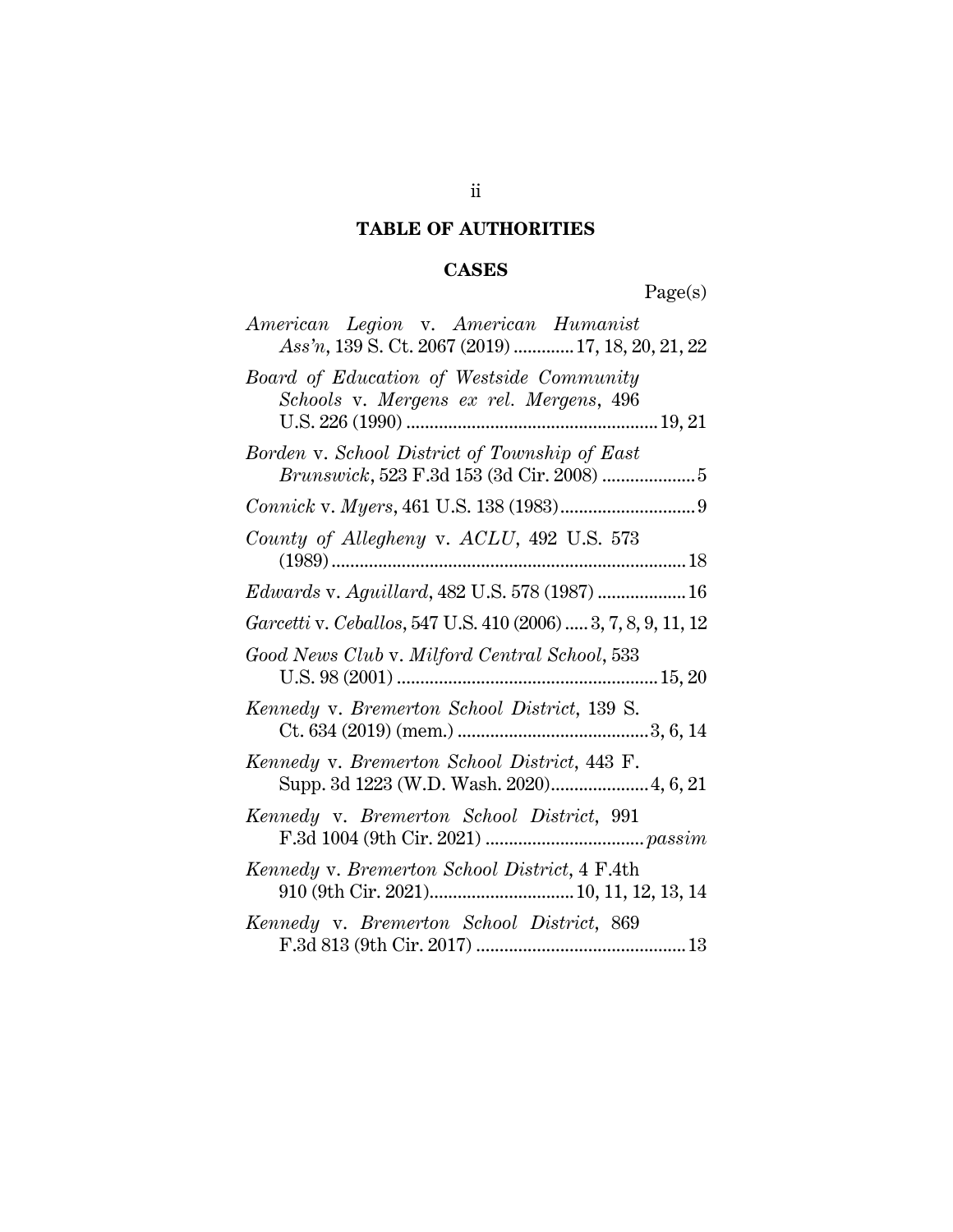# **TABLE OF AUTHORITIES—Continued**

| Kountze Independent School District v.<br>Matthews ex rel. Matthews, 2017 WL               |
|--------------------------------------------------------------------------------------------|
| 4319908 (Tex. App. Sept. 28, 2017)  13                                                     |
| Lane v. Franks, 573 U.S. 228 (2014)7, 8, 9, 10, 11                                         |
| Lee v. Weisman, 505 U.S. 577 (1992) 17, 20, 21                                             |
| Lemon v. Kurtzman, 403 U.S. 602 (1971)  16                                                 |
| Lynch v. Donnelly, 465 U.S. 668 (1984)  18                                                 |
|                                                                                            |
| McCreary County v. ACLU of Kentucky, 545                                                   |
| Santa Fe Independent School District v. Doe,                                               |
| Tinker v. Des Moines Independent Community<br>School District, 393 U.S. 503 (1969)3, 7, 14 |
| Town of Greece v. Galloway, 572 U.S. 565                                                   |
| Van Orden v. Perry, 545 U.S. 677 (2005)  18, 22                                            |
| Wallace v. Jaffree, 472 U.S. 38 (1985)  16                                                 |
|                                                                                            |

iii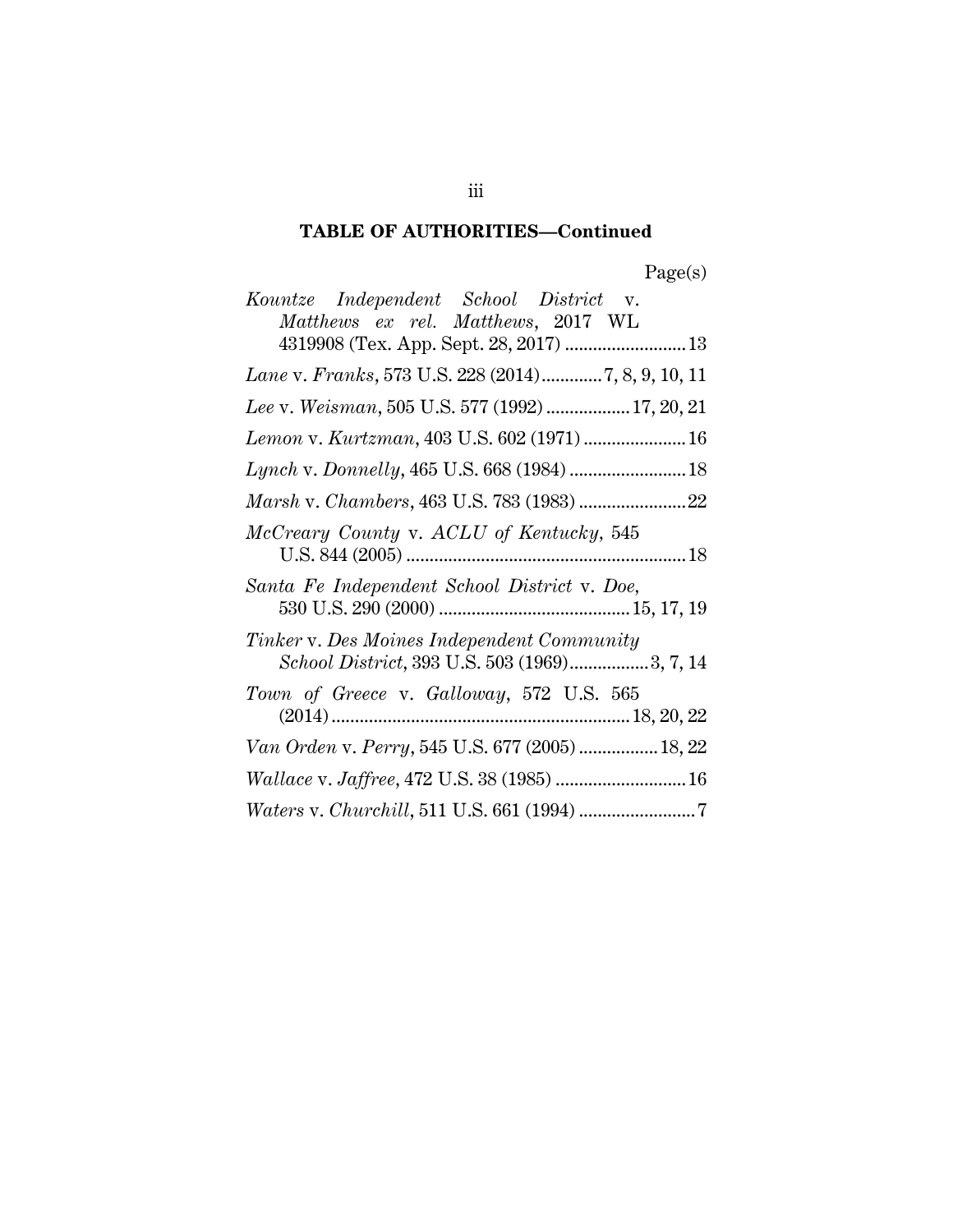### **INTERESTS OF AMICI CURIAE**<sup>1</sup>

Elisabeth P. DeVos served as the eleventh United States Secretary of Education. She is a leading advocate for education reform in America, and a staunch defender of rights guaranteed by the First Amendment to both students and school employees. Secretary DeVos has long been a public advocate for and defender of religious liberty, particularly in the educational context. On January 21, 2020, for example, she published "Updated Guidance on Constitutionally Protected Prayer and Religious Expression in Public Elementary and Secondary Schools," school prayer guidance required by Congress that had been left dormant and stale by prior administrations since 2003. She is a pioneer in efforts to ensure the protection of students' and teachers' religious freedom across the country.

The Defense of Freedom Institute for Policy Studies, Inc. ("DFI") is a nonprofit, nonpartisan  $501(c)(3)$ institute dedicated to defending freedom and opportunity for every American family, student, entrepreneur, and worker, as well as to protecting their constitutional and civil rights at school and in the workplace. DFI promotes policies that foster open, diverse, and intellectually engaging public schools fully compliant with the First Amendment to the U.S. Constitution. DFI places a particular focus on defending persons who suffer infringements of their First Amendment rights to protected speech and religious exercise in public schools.

<sup>&</sup>lt;sup>1</sup> The parties have consented to the filing of this brief. No counsel for a party authored this brief in whole or in part, and no person, other than amici curiae or their counsel, made any monetary contribution to the preparation or submission of this brief.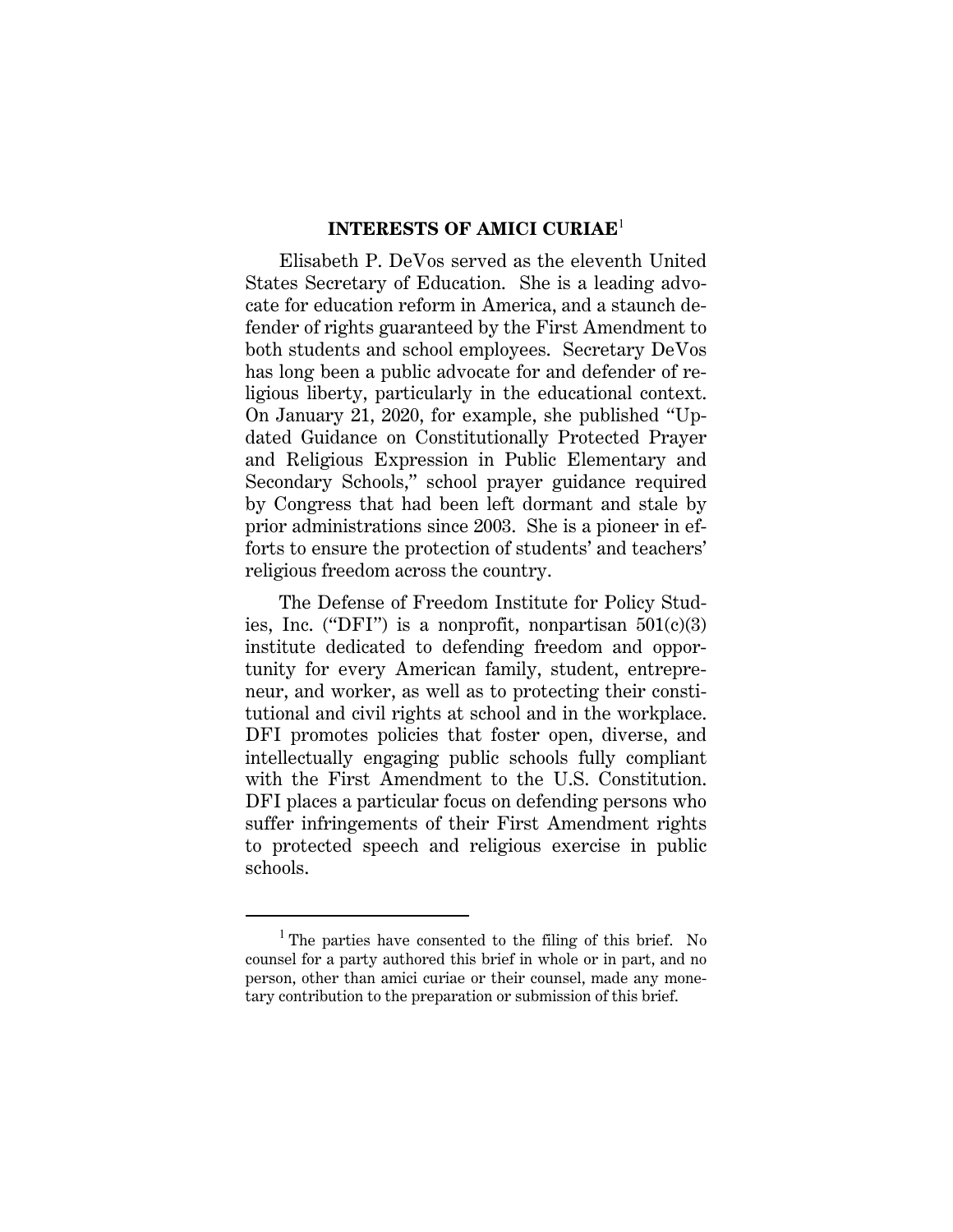As preeminent authorities on the intersection of religion and public education, Secretary DeVos and DFI have a significant interest in and experience with the issues presented by this matter.

#### **SUMMARY OF ARGUMENT**

If, as the Ninth Circuit held, Coach Kennedy cannot silently pray at the school where he was employed, what is left of the First Amendment for teachers and coaches?

The Ninth Circuit's decision below suffers from numerous defects, both factual and legal, that warrant reversal. The Ninth Circuit reached its conclusion only by revising the facts found by the District Court and then misconstruing the law as previously interpreted by this Court.

As an initial matter, the Ninth Circuit relied on facts that simply are not at issue in the instant case. This case *only* concerns Joseph Kennedy's personal prayers after September 17, 2015, which were not audible and did not entail any overt effort to involve his players. Indeed, even the photo included in the Ninth Circuit's opinion is misleading without the correct context. It does not depict Kennedy's own players (for whom he had job responsibilities), but rather players from the opposing team over whom he exercised no authority. The Ninth Circuit also erred in considering the media and political attention surrounding this case. The District Court's factual finding was that the school suspended Coach Kennedy *solely* because of its Establishment Clause concerns, not because of any actions taken by Kennedy to publicize or discuss the limitations on his First Amendment rights. Simply, the questions in this case concern—and *only* concern—Kennedy's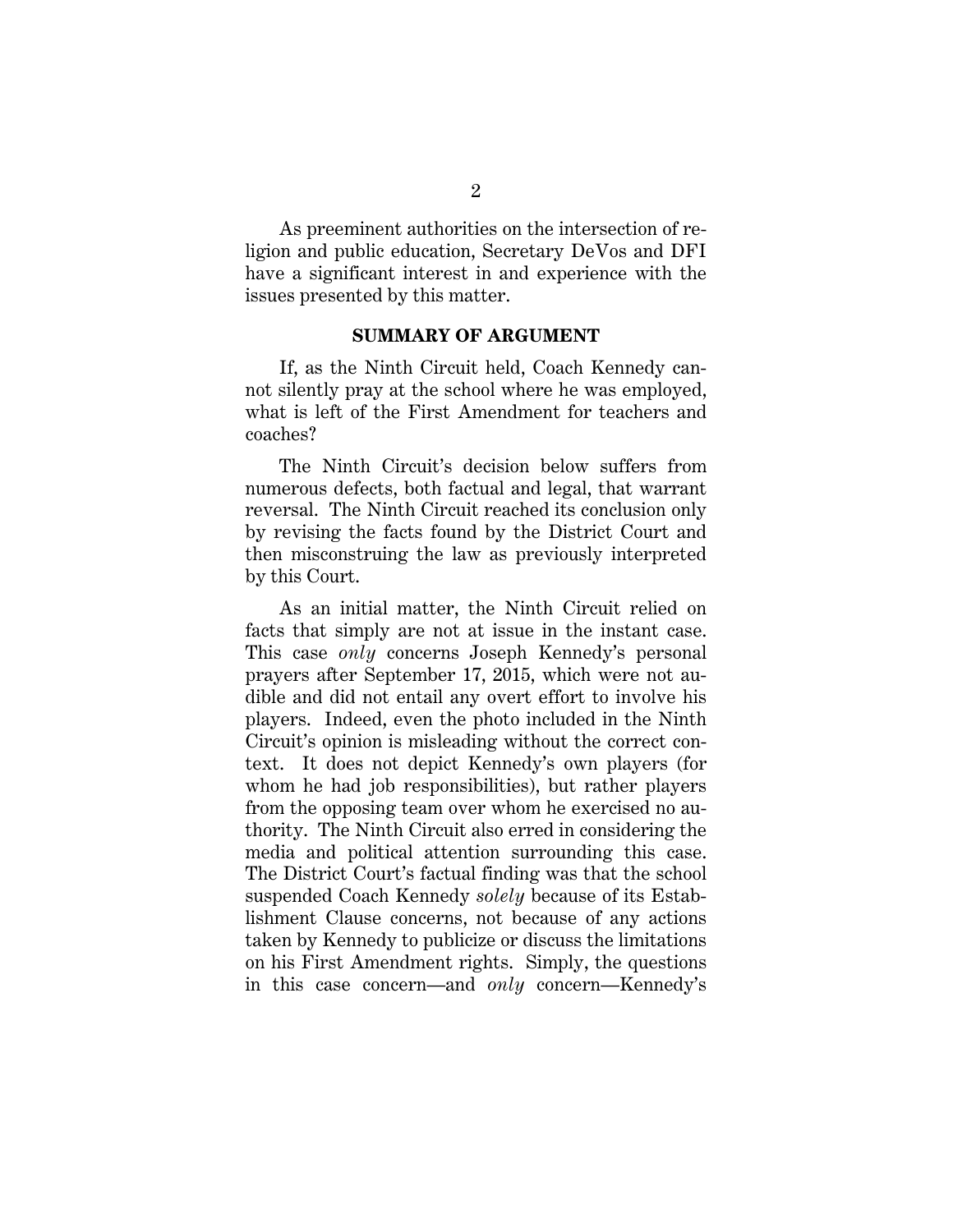"brief, quiet prayer by himself while at school and visible to students."

The Ninth Circuit's opinion also suffers from defects in its legal analysis. First, its interpretation of this Court's Free Speech precedent is simply wrong. Ignoring the warnings of four Justices that its interpretation of what constitutes government speech was "troubling," *Kennedy* v. *Bremerton Sch. Dist.*, 139 S. Ct. 634, 636 (2019) (mem.) (statement of Alito, J.) ("*Kennedy II*"), the Ninth Circuit held that silent prayer is somehow an official duty of a football coach, *Kennedy* v. *Bremerton Sch. Dist.*, 991 F.3d 1004, 1016 (9th Cir. 2021) ("*Kennedy III*"). This is despite the fact that the Bremerton School District ("BSD") made clear that post-game prayer by Kennedy violates its policies. *Id.* at 1011-1013. The Ninth Circuit's holding is not only in conflict with *Garcetti* v. *Ceballos*, 547 U.S. 410 (2006), but it eviscerates the Free Speech rights of coaches and teachers, who do not "shed their constitutional rights to freedom of speech or expression at the schoolhouse gate." *Tinker* v. *Des Moines Indep. Cmty. Sch. Dist.*, 393 U.S. 503, 506 (1969).

Finally, the Ninth Circuit should have ruled in favor of Kennedy's Free Exercise and Free Speech claims. The court below concluded that BSD was justified in prohibiting Kennedy's religious speech because "a state interest in avoiding an Establishment Clause violation may be characterized as compelling." *Kennedy III*, 991 F.3d at 1016, 1020 (citations omitted). However, the Establishment Clause analysis ignored this Court's recent guidance. The Ninth Circuit should not have entirely relied on the *Lemon*-era endorsement test to analyze these facts and should have instead considered Kennedy's prayers using an analysis focused on whether Kennedy's actions were coercive and how they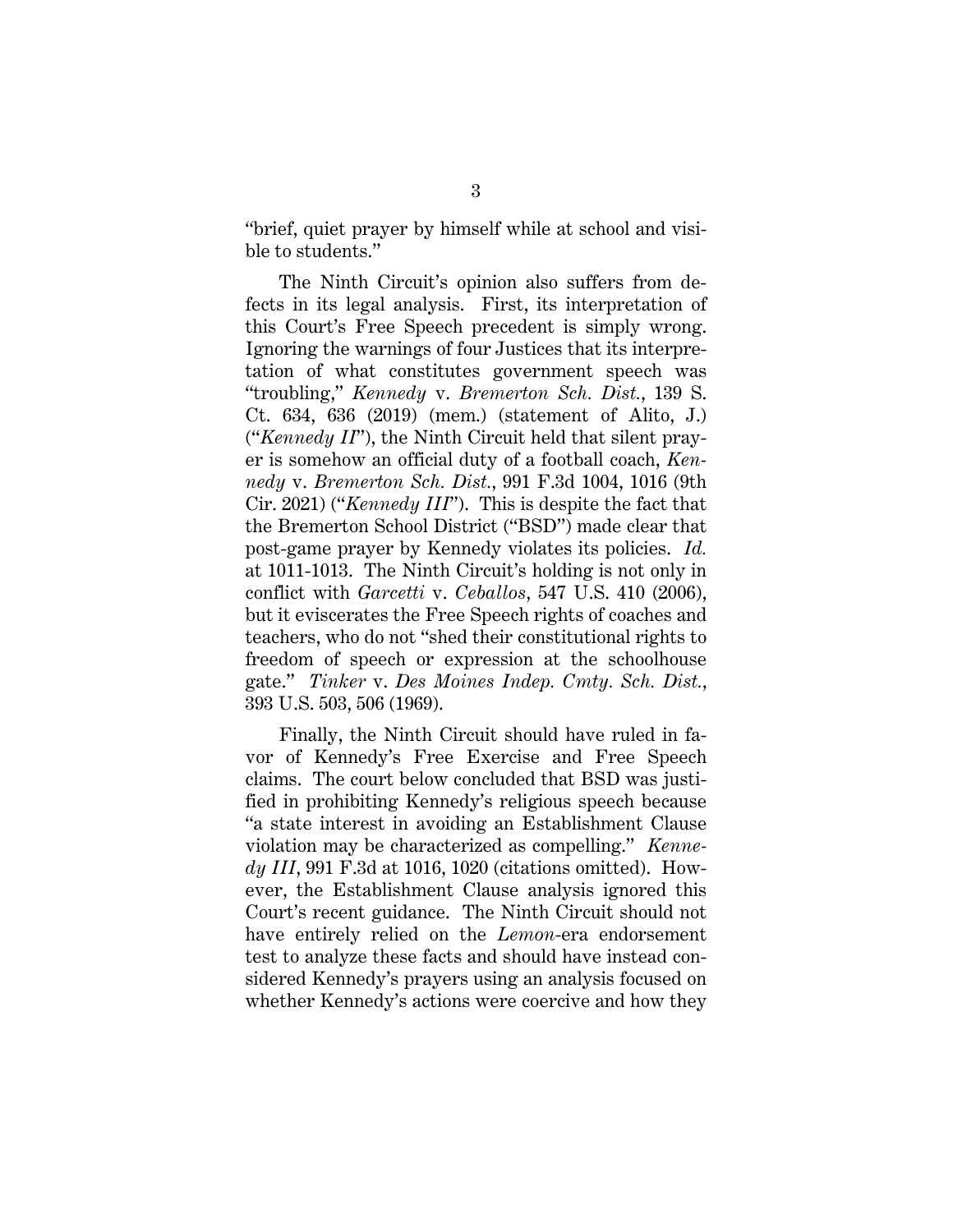fit into American tradition and historical practice. Had the court below considered those factors, it would have concluded that Kennedy's religious speech did not come anywhere near an Establishment Clause violation, and would thus not have permitted BSD's infringement of his First Amendment rights.

#### **ARGUMENT**

#### **I. THE NINTH CIRCUIT RELIED ON IRRELEVANT FACTS**

The Ninth Circuit wrongly considered facts that are *not* at issue here. First, this case is not about a football coach praying with his players in the locker room before or after the game. "Kennedy ceased praying in the locker room" after the school asked him to do so in its September 17, 2015 letter. *Kennedy* v. *Bremerton Sch. Dist.*, 443 F. Supp. 3d 1223, 1229 (W.D. Wash. 2020).

Nor is this case about a coach delivering sermons or speeches replete with religious references after a game. Again, although Coach Kennedy did say prayers with his players before September 17, the record is devoid of any instance in which Coach Kennedy audibly prayed in the presence of Bremerton High School students after the school asked him to stop. Instead, the District Court found that, in each of the three instances in which Coach Kennedy prayed on the field after September 17, 2015, his own players were "busy singing the school's fight song" (October 16 game), "headed to the stands" (October 23 game), or "joined Kennedy at the middle of the field *after* he had finished his kneeling prayer" and after "the players finished their fight song" (October 26 game). *Kennedy*, 443 F. Supp. 3d at 1230- 1231. Although the Ninth Circuit included a photo of Coach Kennedy kneeling and surrounded by football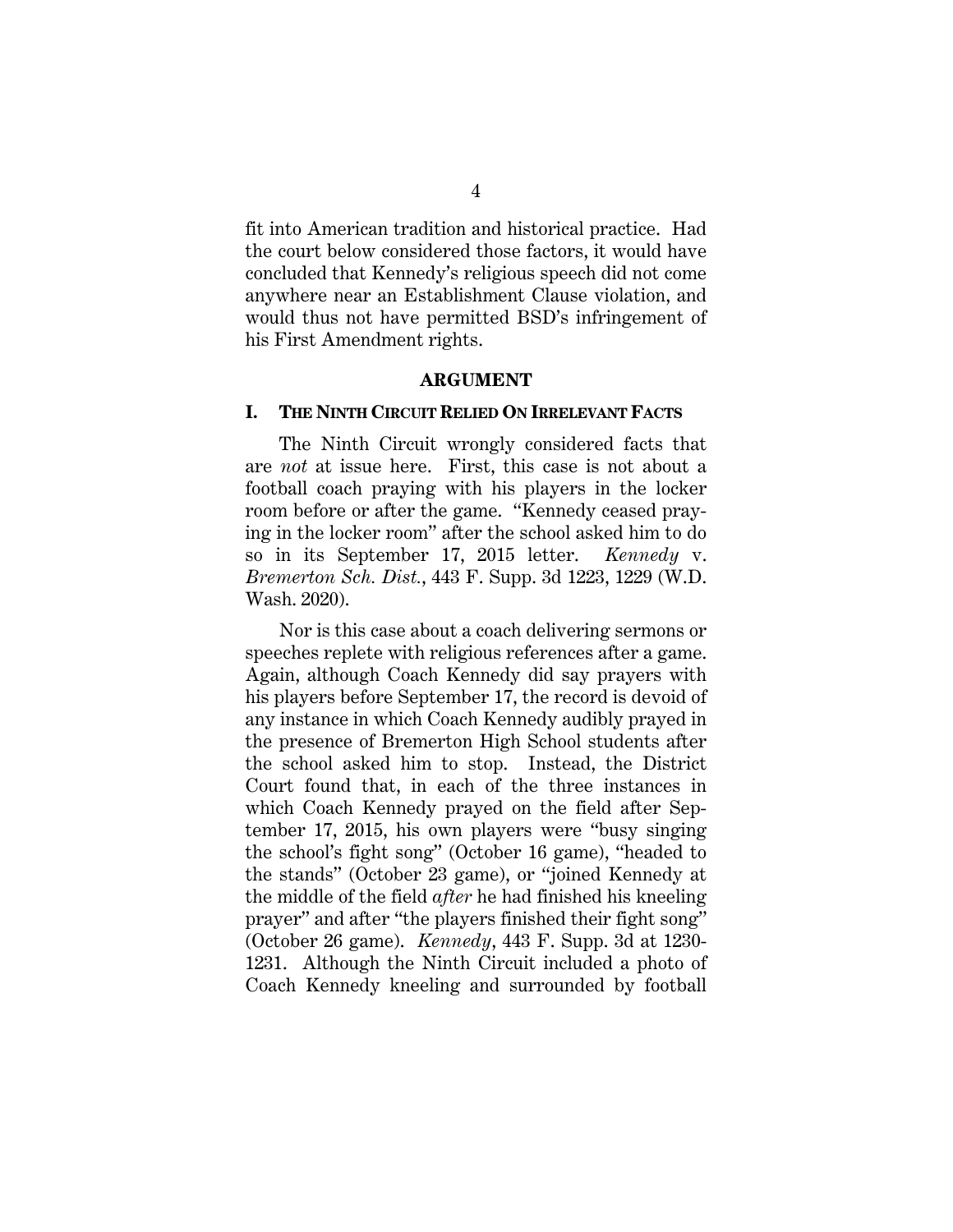players on October 16 in its opinion, *Kennedy* v. *Bremerton Sch. Dist.*, 991 F.3d 1004, 1019 (9th Cir. 2021) *("Kennedy III*")*,* it neglected to mention that the players in the photo were all wearing white jerseys they were members of the *opposing* team who voluntarily joined the prayer (and whom Coach Kennedy could not possibly have coerced into participating). *Cf. Borden* v. *School Dist. of Twp. of E. Brunswick*, 523 F.3d 153 (3d Cir. 2008) (finding Establishment Clause violation where coach prayed with his own players). Nor indeed, would this be remotely in his job responsibilities as he is not hired to coach or otherwise mentor players from other schools.

Second, the relevant conduct to this case should be considered irrespective of media or political attention. The Ninth Circuit's opinion is replete with references to Coach Kennedy's "pugilistic efforts to generate publicity in order to gain approval of [his] on-field religious activities." *Kennedy III*, 991 F.3d at 1017. It contrasted Coach Kennedy's professed desire to engage in "personal and private prayer" with his "media blitz" and concluded that "on-field prayer cannot be construed as personal and private in the context of Kennedy's publicity leading up to it." *Id.* at 1017-1018. Setting aside the question of how much publicity an employee should attempt to generate when he believes that he has been the victim of unlawful employment discrimination, the District Court did not find that the school suspended Coach Kennedy and failed to rehire him for another season because he generated bad press for the school or even because outsiders carelessly put students at risk as they tried to exploit the situation for their own political motives.

Rather, the District Court found that "the risk of *constitutional* liability associated with Kennedy's *reli-*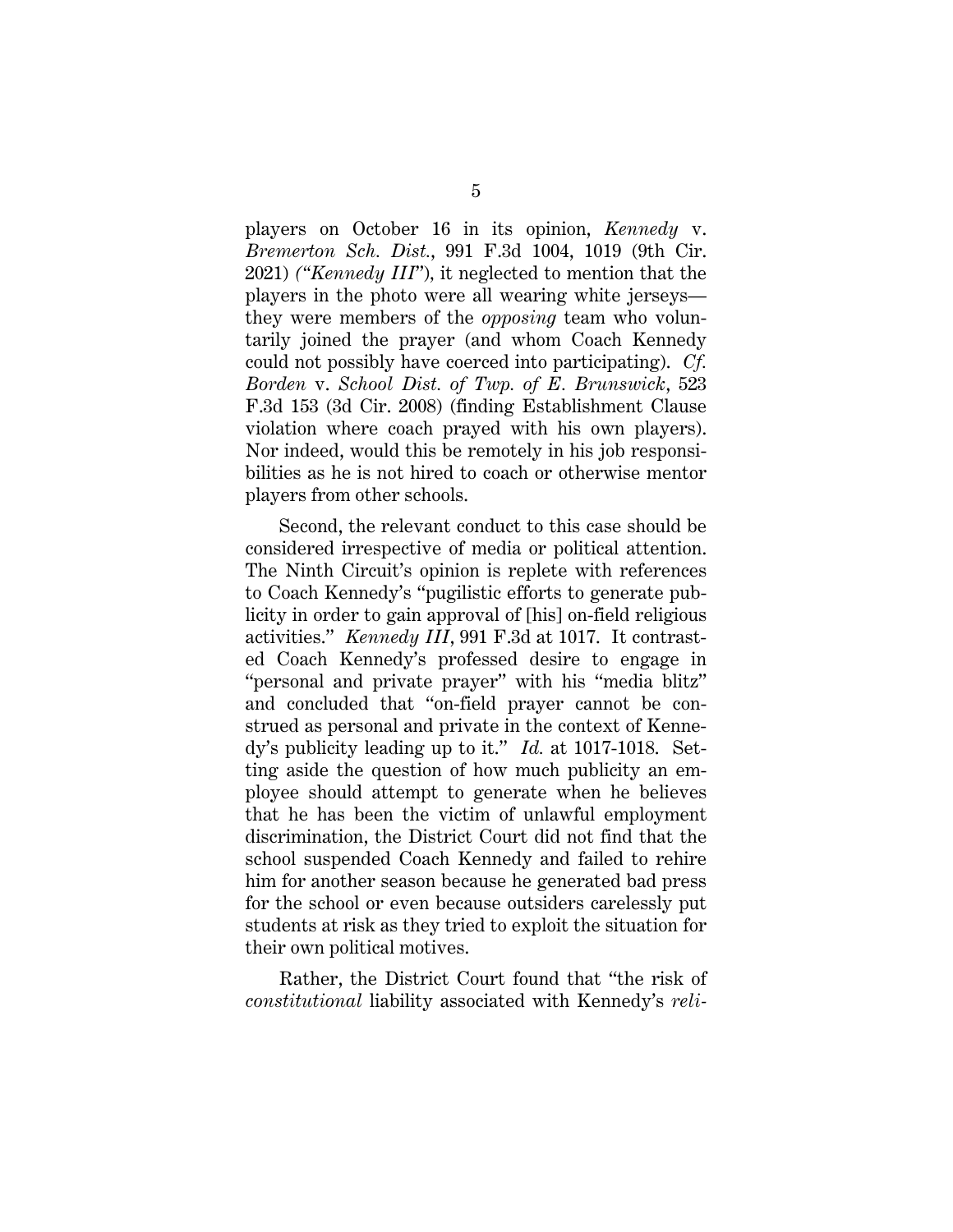*gious conduct* was the *sole reason* the [School] District ultimately suspended him." *Kennedy*, 443 F. Supp. at 1231 (quotation omitted) (emphasis added); *see also Kennedy III*, 991 F.3d at 1010 ("When it evaluated BSD's actions concerning Kennedy, the district court held that *seeking to avoid an Establishment Clause claim was the sole reason BSD limited Kennedy's public actions as it did*. We hold that BSD's allowance of Kennedy's conduct would violate the Establishment Clause; consequently, BSD's efforts to prevent the conduct did not violate Kennedy's constitutional rights, nor his rights under Title VII." (quotation omitted) (emphasis added)). In other words, the District Court's factual finding was that the school suspended Coach Kennedy *solely because it was worried about being sued for a prohibited establishment of religion*.

As Coach Kennedy framed it in his petition for certiorari, the primary facts this case presents are related to Kennedy's post-September 17 "brief, quiet prayer by himself while at school and visible to students."

## **II. THE NINTH CIRCUIT'S OVERBOARD VIEW OF A GOV-ERNMENT EMPLOYEE'S OFFICIAL DUTIES WARPED ITS ANALYSIS OF KENNEDY'S FIRST AMENDMENT RIGHTS**

The Ninth Circuit misinterpreted this Court's Free Speech precedent by holding that Kennedy's brief, silent prayer was government speech that lacked First Amendment protection. *See Kennedy III*, 991 F.3d at 1016 (We therefore remain convinced that … 'Kennedy spoke as a public employee when he kneeled and prayed on the fifty-yard line immediately after games while in view of students and parents[.]'"). The Ninth Circuit came to this conclusion despite being warned by four Justices that its view of Kennedy's Free Speech claim was "troubling." *Kennedy* v. *Bremerton School*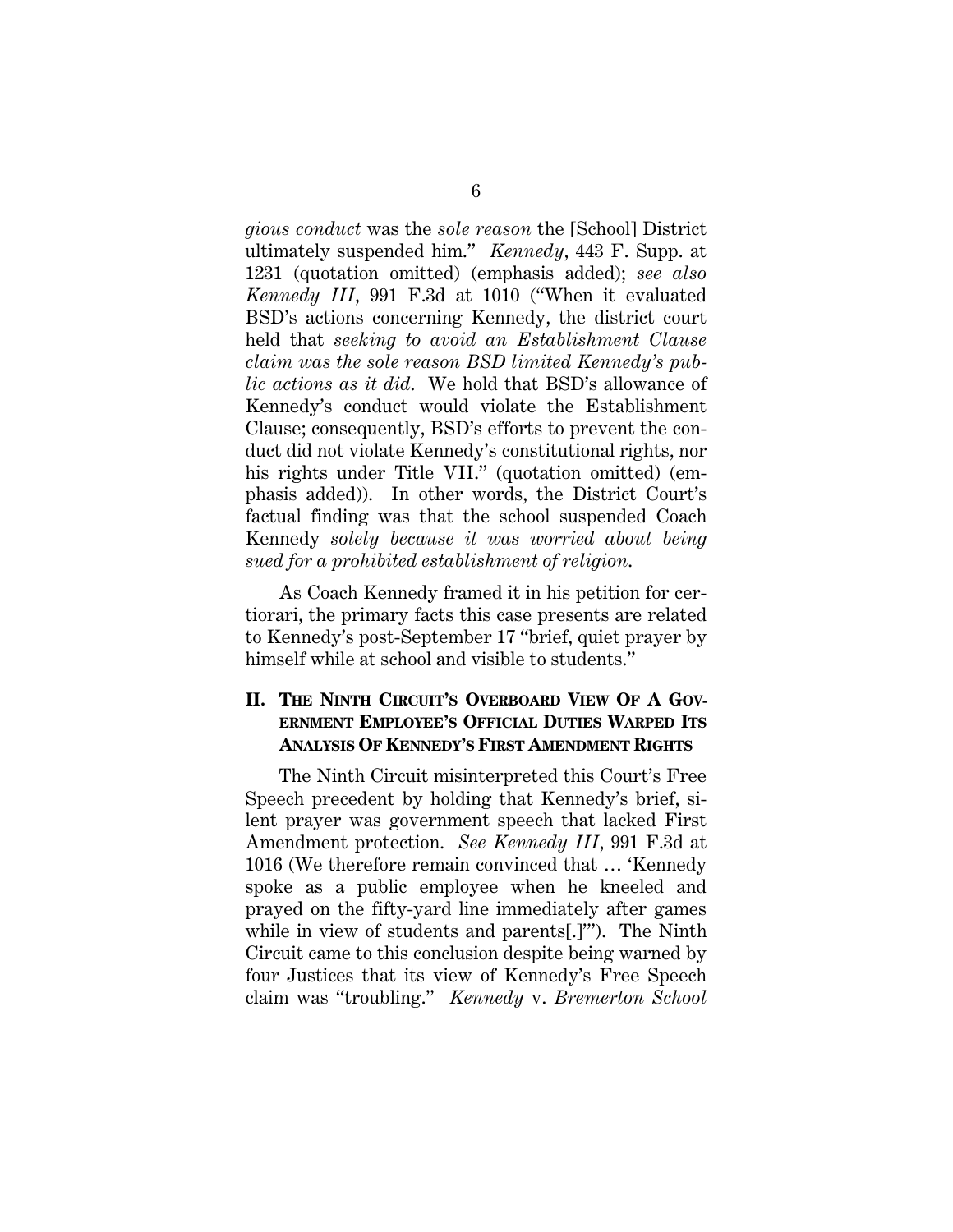*District*, 139 S. Ct. 634, 636 (2019) (mem.) (statement of Alito, J.) ("*Kennedy II*"). If the Court does not correct the Ninth Circuit's overbroad interpretation of *Garcetti* v. *Ceballos*, 547 U.S. 410 (2006), it will have significant detrimental effects on the speech of coaches and teachers, as well as citizens writ large.

### **A. Kennedy's Speech Is Not Government Speech Under Supreme Court Precedent**

Teachers and coaches do not "shed their constitutional rights to freedom of speech or expression at the schoolhouse gate." *Tinker* v. *Des Moines Indep. Sch. Cmty. Dist.*, 393 U.S. 503, 506 (1969). Thus, while "the government as employer ... has far broader powers than does the government as sovereign," *Waters* v. *Churchill*, 511 U.S. 661, 671 (1994) (plurality op.), "a citizen who works for the government is nonetheless a citizen" and their speech is protected by the First Amendment, *Garcetti*, 547 U.S. at 419; *see also Lane* v. *Franks*, 573 U.S. 228, 236 (2014) ("public employees do not renounce their citizenship when they accept employment, and this Court has cautioned time and again that public employers may not condition employment on the relinquishment of constitutional rights").

To determine when and what speech a government employer may restrict, the Court in *Garcetti* established a two-step test:

The first [step] requires determining whether the employee spoke as a citizen on a matter of public concern. If the answer is no, the employee has no First Amendment cause of action based on his or her employer's reaction to the speech. If the answer is yes, then the possibility of a First Amendment claim arises. The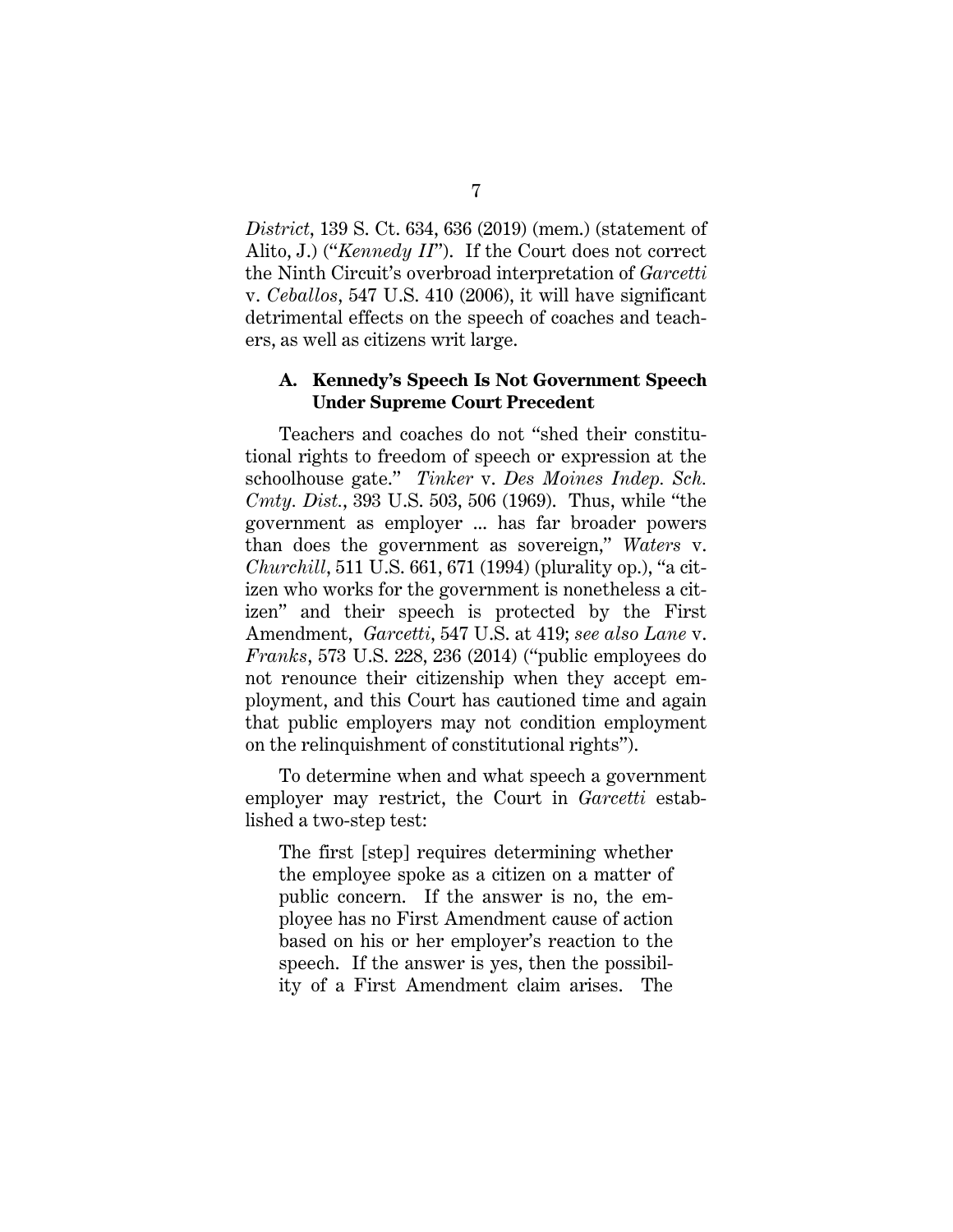question becomes whether the relevant government entity had an adequate justification for treating the employee differently from any other member of the general public. This consideration reflects the importance of the relationship between the speaker's expressions and employment.

#### *Garcetti*, 547 U.S. at 418 (citations omitted).

"The critical question" for the first step of the *Garcetti* inquiry "is whether the speech at issue is itself ordinarily within the scope of an employee's duties, not whether it merely concerns those duties." *Lane*, 573 U.S. at 240; *see also id.* at 237 (In "the first step … *Garcetti* distinguished between employee speech and citizen speech."). The Court stressed this distinction because "when public employees make statements pursuant to their official duties, the employees are not speaking as citizens for First Amendment purposes, and the Constitution does not insulate their communications from employer discipline." *Garcetti*, 547 U.S. at 421. So if the content of the speech is within the scope of an employee's duties, it is government speech. *Lane*, 573 U.S. at 240. If the content lies outside of the employee's official duties, then the employee is speaking as a citizen and his or her statements are matters of public concern. *Id.*

One way to determine whether the speech is that of a citizen on a matter of public concern, or of a government employee made pursuant to their official duties, is to examine if the content has a private analogue. If the speech "is the kind of activity engaged in by citizens who do not work for the government," such as "writing a letter to a local newspaper or discussing politics with a co-worker," then it is likely private speech and pro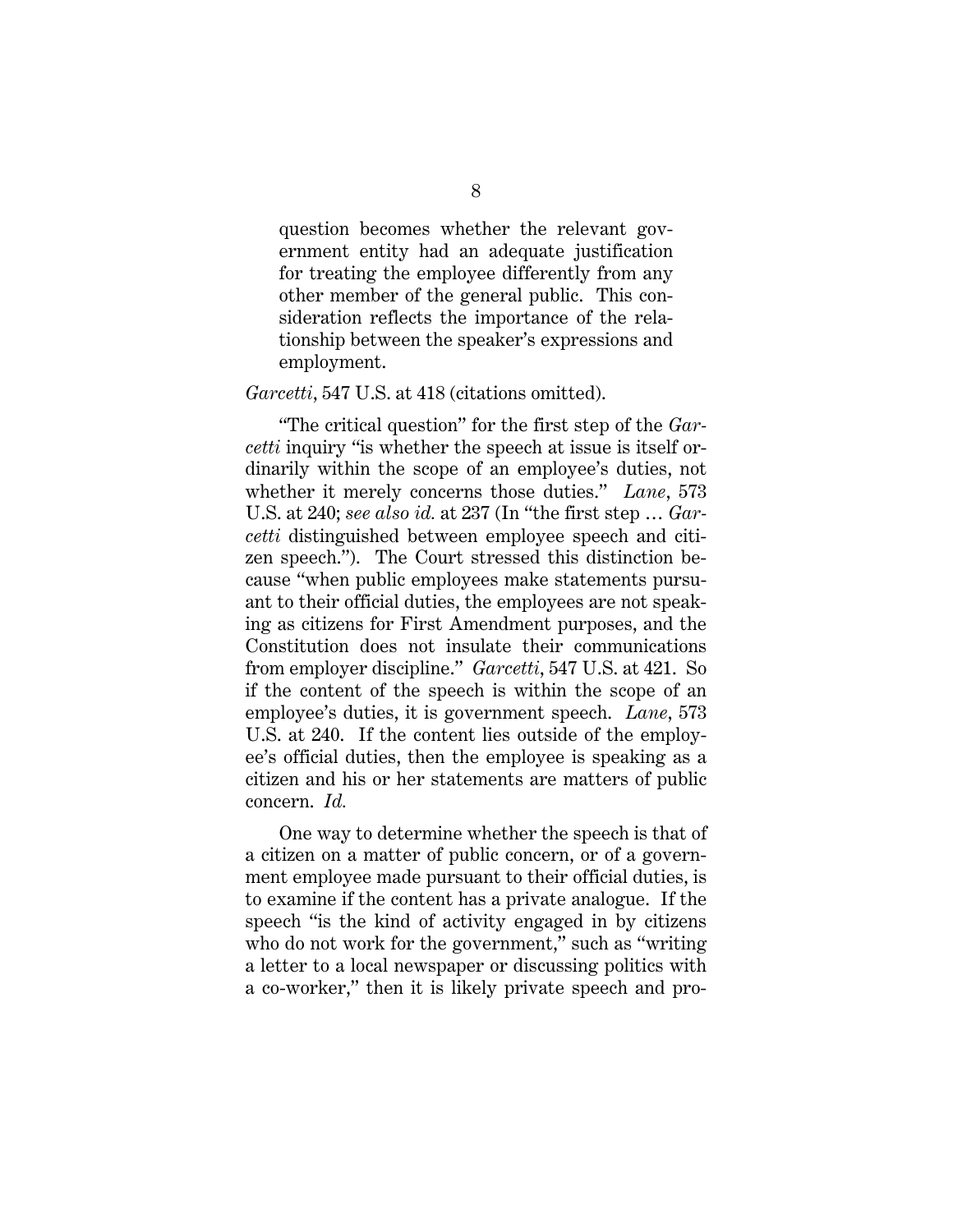tected. *Garcetti*, 547 U.S. at 423 (internal citation omitted). But where the speech lacks a "relevant analogue to speech by citizens who are not government employees," it is likely government speech. *Id.* at 424.

As to step two of the inquiry, any "restrictions [the government] imposes must be directed at speech that has some potential to affect the entity's operations." *Garcetti*, 547 U.S. at 418. Further, "a stronger showing [of government interests] may be necessary if the employee's speech more substantially involve[s] matters of public concern." *Lane*, 573 U.S. at 242 (quoting *Connick* v. *Myers*, 461 U.S. 138, 152 (1983)).

In *Garcetti*, the Court held that because the speech at issue—a disposition memorandum written by a deputy district attorney—was made pursuant to the respondent's official duties, he was not acting as a private citizen and the speech could be regulated. *Garcetti*, 547 U.S. at 420-423. That the respondent wrote the memo in his office during working hours did not automatically make it government speech, since "[m]any citizens do much of their talking inside their respective workplaces, and it would not serve the goal of treating public employees like 'any member of the general public,' to hold that all speech within the office is automatically exposed to restriction." *Id.* at 420-421 (internal citation omitted). Nor did it matter that the speech concerned the subject matter of his employment. *Id.* at 421. Rather, "[t]he controlling factor … is that his expressions were made pursuant to his duties as a calendar deputy," *e.g.*, these "official duties" were spelled out and understood. *Id.*

Contrast the holding in *Garcetti* with that in *Lane*. In *Lane*, the speech at issue—courtroom testimony was found to be that of a private citizen speaking out on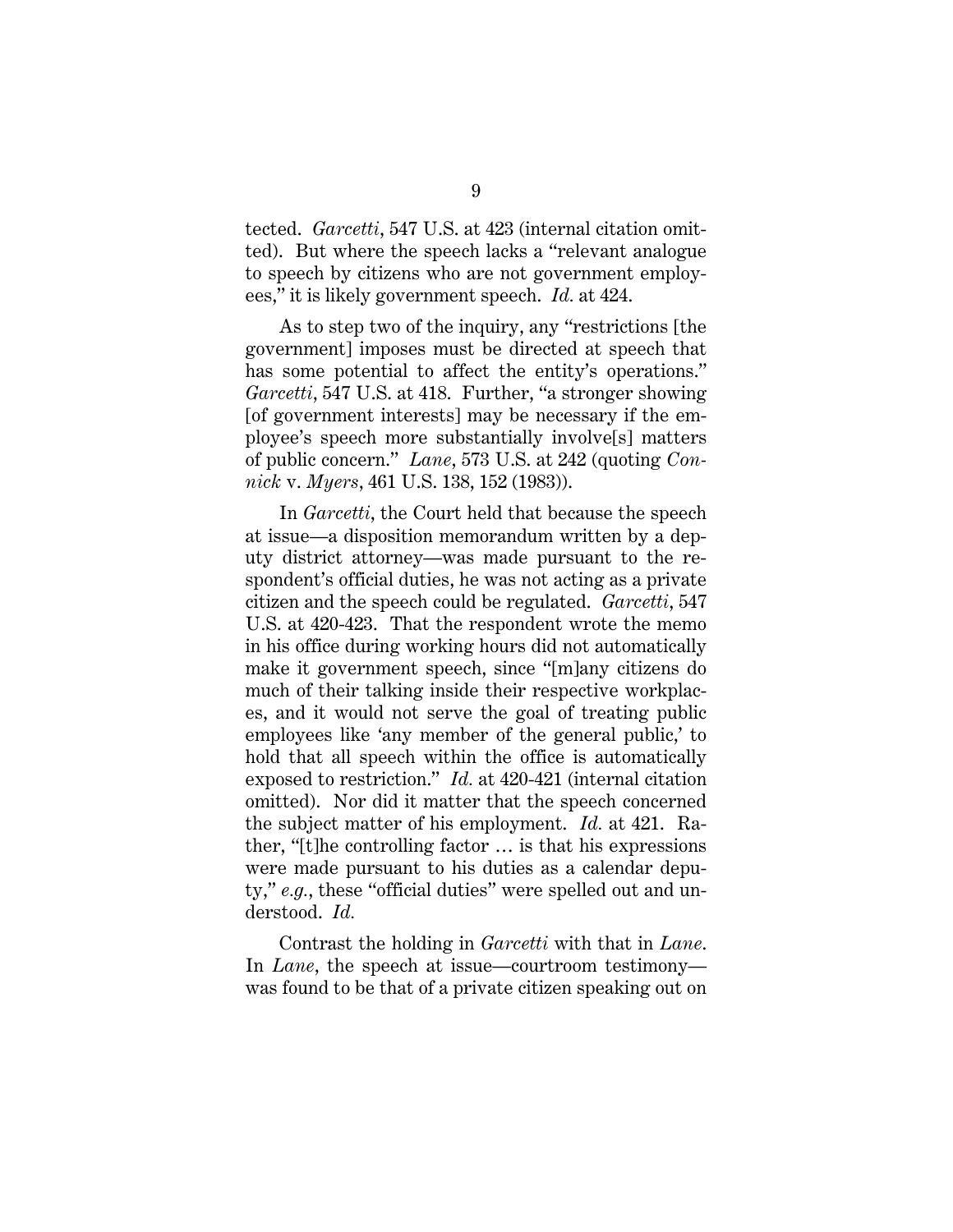a matter of public concern for two reasons. 573 U.S. at 238-242. First, testifying under oath was not within the normal scope of the petitioner's educational job duties; "[t]he critical question under *Garcetti* is whether the speech at issue is itself ordinarily within the scope of an employee's duties, not whether it merely concerns those duties." *Id.* at 240. Second, the petitioner's sworn testimony was determined to be a subject of general interest and value to the public. *Id.* at 241. With the private nature of the speech established, the Court determined that there was no adequate justification for treating petitioner any differently than any other member of the public. *Id.* at 242-243.

## **B. The Ninth Circuit Ignored This Court's Guidance**

Applying *Garcetti* and *Lane*, it is readily apparent that the speech at issue—silent, post-game prayer—is that of a citizen on a matter of public concern, not of an employee pursuant to his official duties. Applying the *Garcetti* framework to Kennedy's speech, for the first step, "[t]he critical question … is whether the speech at issue is itself ordinarily within the scope of an employee's duties, not whether it merely concerns those duties." *Lane*, 573 U.S. at 240. Clearly a brief, solitary prayer is not within the scope of a football coach's duties. While "calling a play, addressing the players at halftime, or teaching how to block and how to tackle" are speech-based official tasks of a football coach, offering a prayer by oneself is not. *Kennedy*, 4 F.4th at 936 (O'Scannlain, J.). And even if solitary, quiet prayer "concerns" those duties—such as praying for the health of players or giving thanks for the sportsmanship shown in the game—unless the prayer is an official du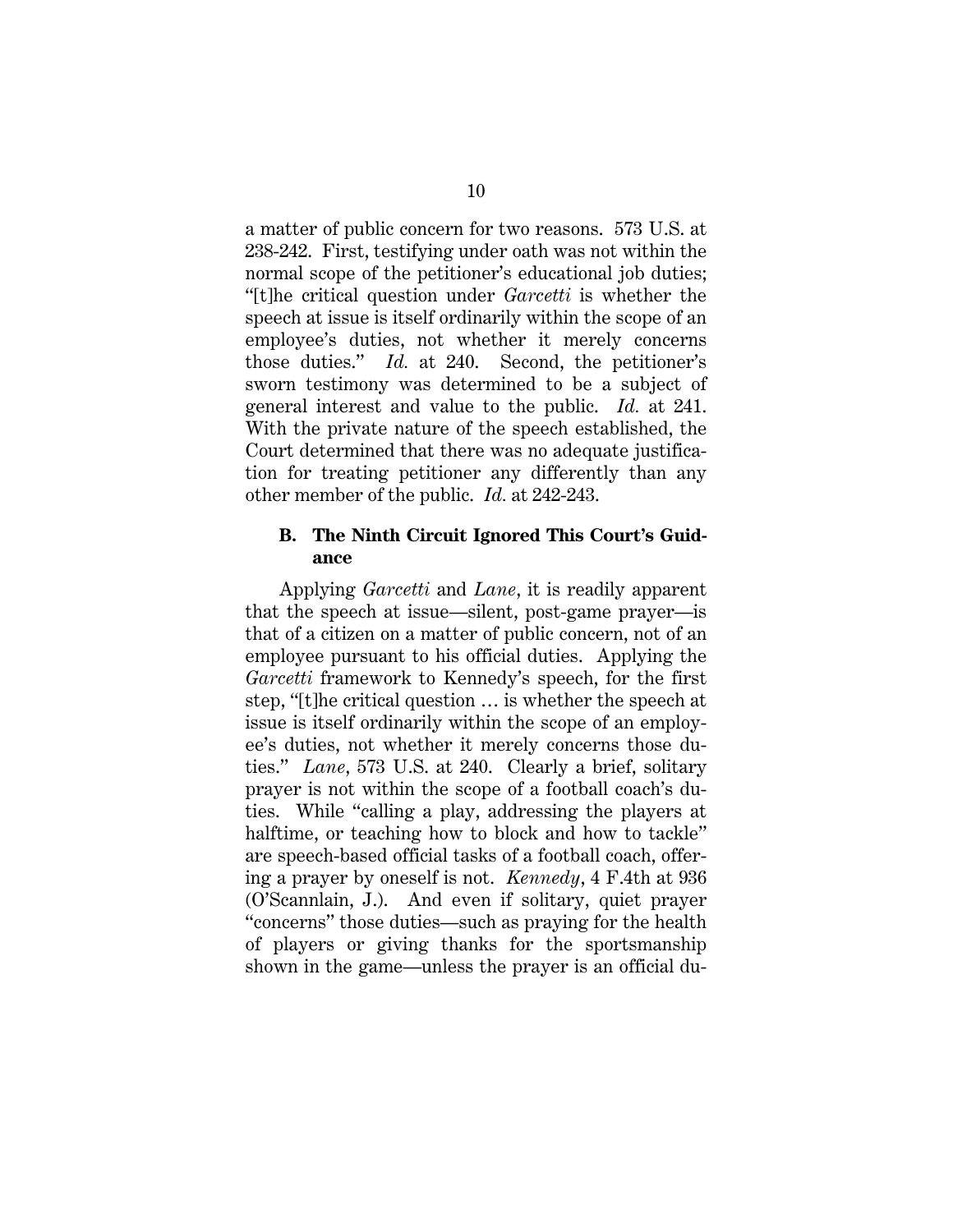ty of the coach, it is not government speech. *Lane*, 573 U.S. at 240.

Analogizing Kennedy's prayer to the speech at issue in *Garcetti*, unlike the disposition memo where "there [wa]s no relevant analogue to speech by citizens who are not government employees," 547 U.S. at 424, here "[m]illions of Americans" who are not government employees regularly "give thanks to God, a practice that has nothing to do with coaching a sport." *Kennedy*, 4 F.4th at 937 (O'Scannlain, J.). Indeed, the fact that a prayer is religious in nature should have signaled that the speech was not made pursuant to any official duties. And perhaps even more dispositive is the fact that the District demanded that the coaching staff comply with its "Religious-Related Activities and Practices" policy, which it interpreted to ban any post-game prayer. *Kennedy III*, 991 F.3d at 1011-1013. Saying that prayer is both contrary to policy and an official duty is a logical contradiction.

As to the second step under *Garcetti*, there is no valid justification for treating Kennedy differently from any other member of the general public and prohibiting his speech. *Garcetti*, 547 U.S. at 418. As discussed *infra*, 2 the Ninth Circuit should have found that there was no Establishment Clause violation if the District had permitted Kennedy's prayer.

Even though the application of *Garcetti* to Kennedy's prayer is straightforward, the Ninth Circuit tortured it in holding that Kennedy spoke as a public employee. Specifically, the Ninth Circuit held that "Kennedy 'was one of those especially respected persons

 $2$  The Ninth Circuit's second step analysis is solely based on its flawed Establishment Clause reading, which is discussed below.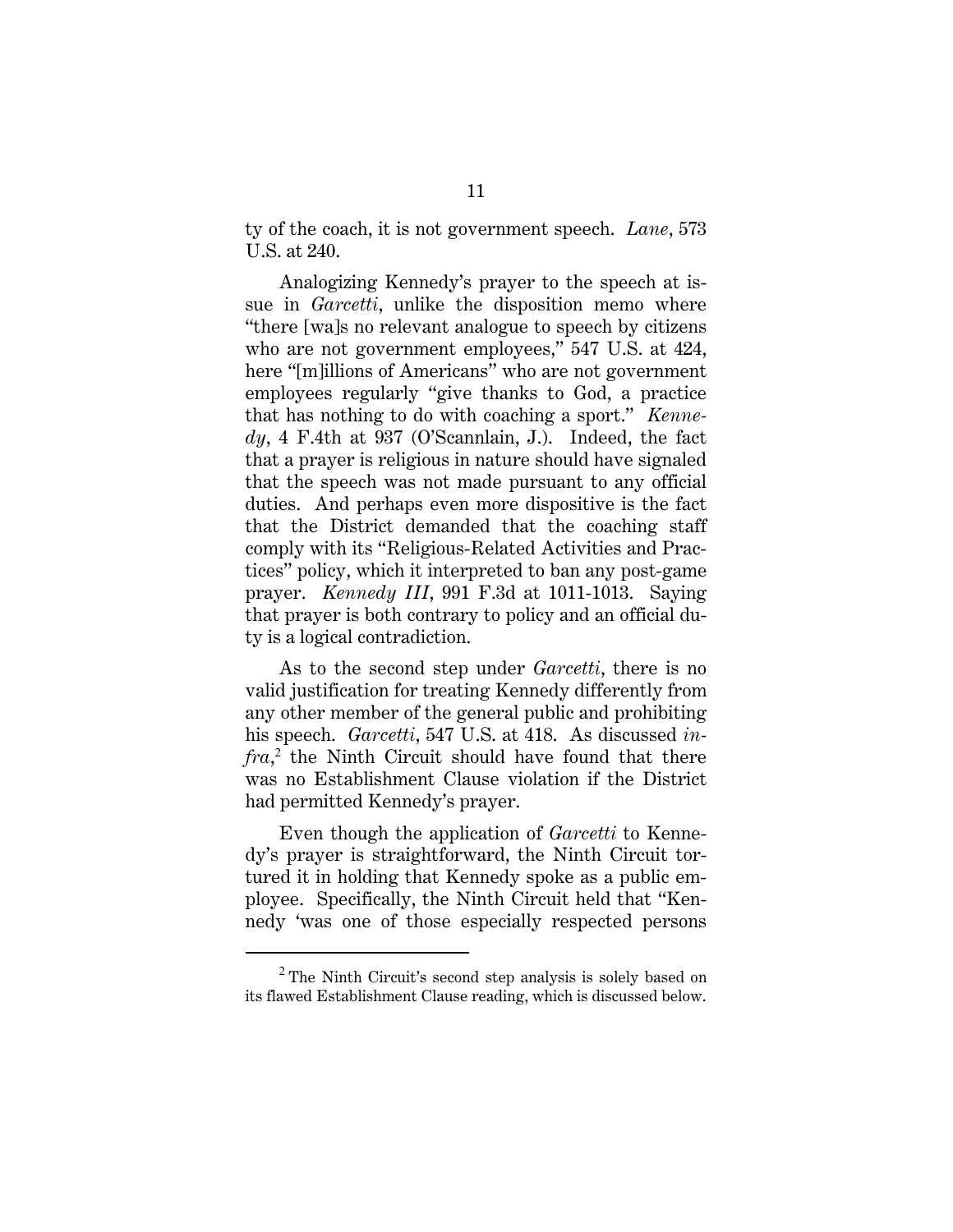chosen to teach on the field, in the locker room, and at the stadium. He was clothed with the mantle of one who imparts knowledge and wisdom. Like others in this position, expression was Kennedy's stock in trade.'" *Kennedy III*, 991 F.3d at 1015. Therefore, Kennedy's post-game prayer, on the football field that he had access to because of his employment, was government speech which could be regulated. *Id.* In other words, "by the opinion's sweeping logic, Kennedy's prayer—no matter how personal, private, brief, or quiet—was wholly unprotected by the First Amendment." *Kennedy*, 4 F.4th at 934 (O'Scannlain, J.).

The Ninth Circuit's twisted analysis is incorrect for multiple reasons. First, the only behavior at issue is Kennedy's "right to engage in brief, personal prayer by himself on the field at the conclusion of football games." *Kennedy*, 4 F.4th at 931, n.4 (O'Scannlain, J.); *see also*  App. 180. Kennedy's post-game speech was not at issue, so the scope of the Ninth Circuit's analysis was wrong. Second, it did not matter that Kennedy's speech came in "a location that he only had access to because of his employment." *Kennedy III*, 991 F.3d 1015. Even though the respondent in *Garcetti* "expressed his views inside his office, rather than publicly," this was "not dispositive." 547 U.S. at 420. Third, and most critically, to reach its conclusion the Ninth Circuit was forced to create an "excessively broad job description[]" for a football coach, and one that would apply with equal force to teachers, whose expression is also their "stock in trade." *Id.* at 424.

Specifically, the Ninth Circuit said that Kennedy's job description stated that he must "exhibit sportsmanlike conduct at all times," "'communicate effectively' with parents," "maintain positive media relations," "[o]bey all the Rules of Conduct before players and the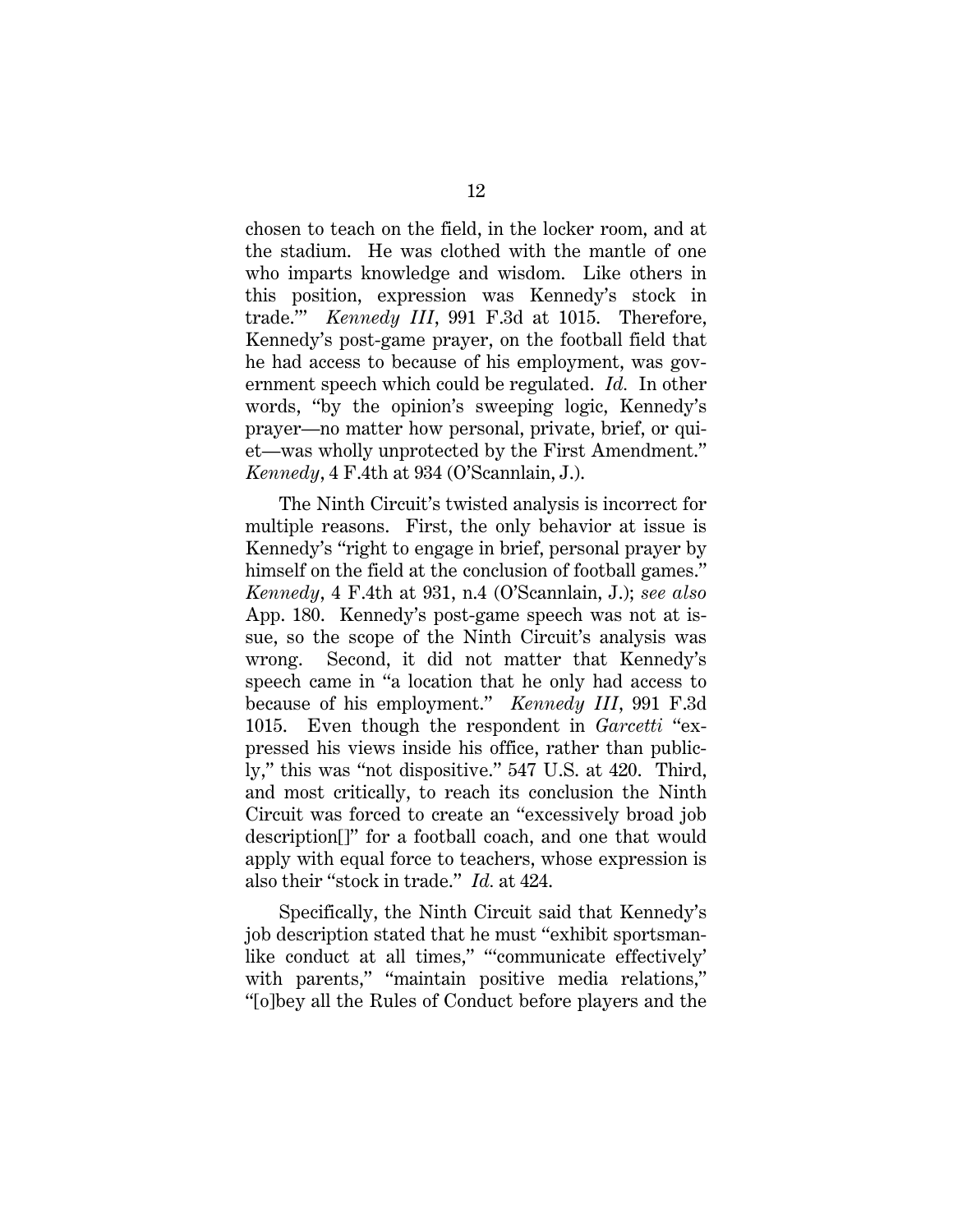public as expected of a Head Coach," and create "good human beings." *Kennedy* v. *Bremerton Sch. Dist.*, 869 F.3d 813, 825-827 (9th Cir. 2017) ("*Kennedy I*"). From that job description, the Ninth Circuit extrapolated out that Kennedy must "communicat[e] the District's perspective on appropriate behavior" whenever "in the presence of students and spectators." *Id.* Then extrapolating this overly broad, unwritten, and unacknowledged duty out further, the Ninth Circuit reasoned that since the duty to communicate the District's perspective involves "demonstrative speech," the District could regulate *any* demonstrative speech. *Id.* at 828. Since prayer is "demonstrative speech," the Ninth Circuit concluded that it is government speech and can be regulated. *Id.* at 828; *see also Kountze Indep. Sch. Dist.* v. *Matthews ex rel. Matthews*, 2017 WL 4319908, at \*4 (Tex. App. Sept. 28, 2017) ("Despite the fact that the game was over, that he was not exercising authority over any student-athlete, and that he had no specific, assigned task at the time of his prayer, the Ninth Circuit held that the coach's speech was part of his 'job responsibilities.").

But if any "demonstrative speech" made while a coach is on or around a playing field, or made by a teacher anywhere in a school building, is government speech that can be regulated, what is left of the First Amendment for teachers and coaches? Despite the Ninth Circuit's conclusory statement to the contrary, a teacher's silent prayer in the cafeteria could be regulated under this logic. *See Kennedy*, 4 F.4th at 935 (O'Scannlain, J.) ("none of these facts does anything to distinguish the cafeteria scenario (or innumerable others)). This is the exact logic that four Justices warned of when this case previously came before the Court. As Justice Alito stated: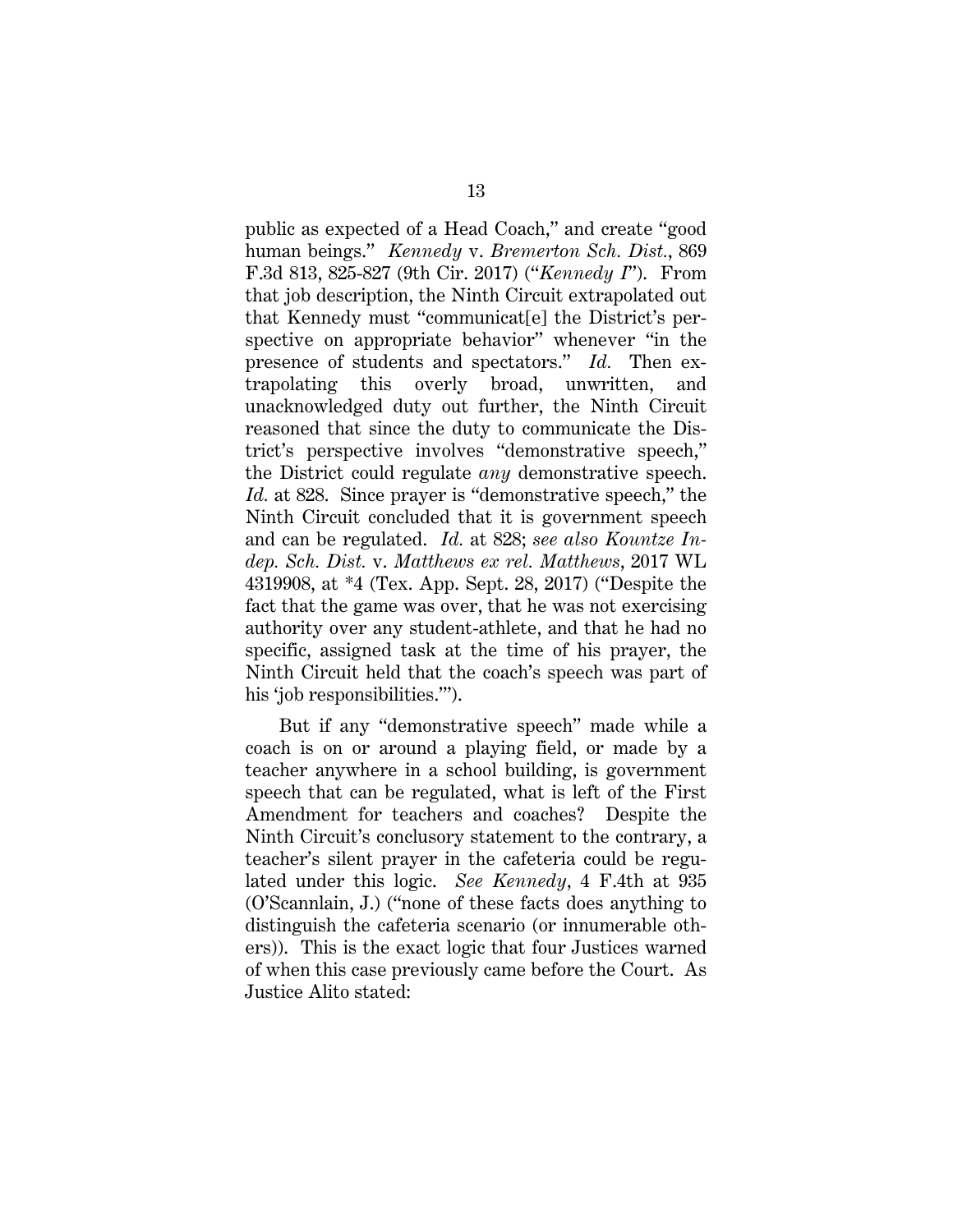Under this interpretation of *Garcetti*, if teachers are visible to a student while eating lunch, they can be ordered not to engage in any "demonstrative" conduct of a religious nature, such as folding their hands or bowing their heads in prayer. And a school could also regulate what teachers do during a period when they are not teaching by preventing them from reading things that might be spotted by students or saying things that might be overheard. This Court certainly has never read *Garcetti* to go that far. While *Garcetti* permits a public employer to regulate employee speech that is part of the employee's job duties, we warned that a public employer cannot convert private speech into public speech "by creating excessively broad job descriptions."

#### *Kennedy II*, 139 S. Ct. at 636-637 (Alito, J.).

If any demonstrative speech by a coach or teacher may be regulated, then teachers and coaches will be forced to "shed their constitutional rights to freedom of speech or expression at the school-house gate." *Tinker*, 393 U.S. at 506. Not only will *Tinker* effectively be overruled by the Ninth Circuit's holding, "[l]ikewise, the *Pickering* balancing test would cease to provide refuge for large swaths of school speech, religious or not. That cannot be right. For as Kennedy rightly observes in his brief, '*Garcetti* applied *Pickering*; it did not overrule it.'" *Kennedy*, 4 F.4th at 935 (O'Scannlain, J.). The Court cannot permit this to happen.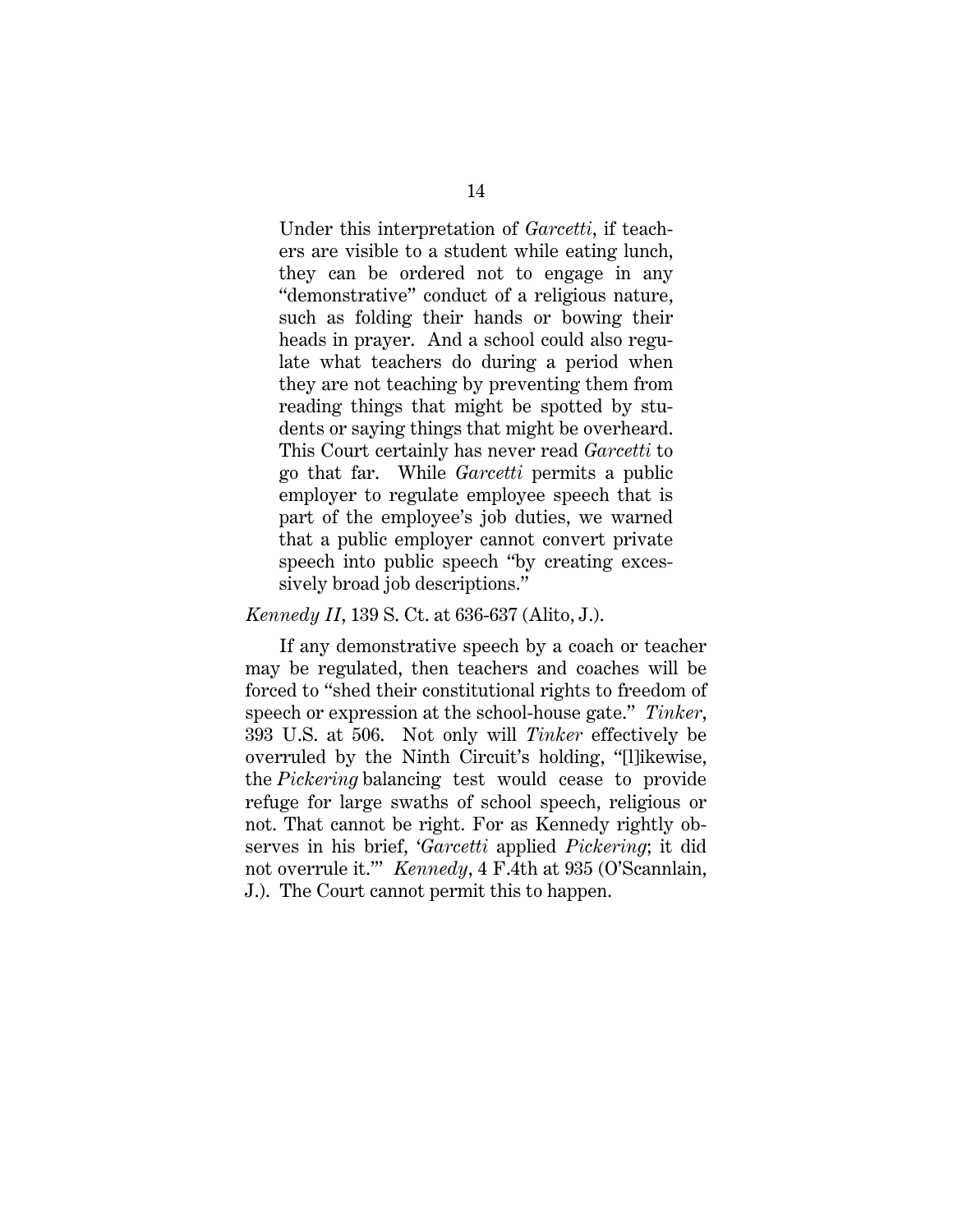### **III. THE NINTH CIRCUIT'S ESTABLISHMENT CLAUSE ANAL-YSIS WAS FLAWED**

The Ninth Circuit concluded that BSD was justified in engaging in "'content-based discrimination'" against Kennedy's religious speech because a "'state interest in avoiding an Establishment Clause violation may be characterized as compelling.'" *Kennedy III*, 991 F.3d at 1016, 1020 (quoting *Good News Club* v. *Milford Cent. Sch.*, 533, U.S. 98, 112 (2001)). The decision thus rested on a determination that BSD rightly determined that Kennedy's quiet, post-game prayers violate the Establishment Clause. However, the Ninth Circuit's analysis should not have entirely relied on the endorsement test and should have instead considered Kennedy's prayers using an analysis primarily focused on coercion and historical practice.

#### **A. The Ninth Circuit Should Not Have Relied Entirely On Santa Fe's Endorsement Test**

The Ninth Circuit ignored this Court's recent guidance by exclusively analyzing the establishment issues in this case using the endorsement test. *See Kennedy III*, 991 F.3d at 1017-1019 ("In sum, there is no doubt that an objective observer, familiar with the history of Kennedy's practice, would view his demonstrations as BSD's endorsement of a particular faith."). The opinion relied most heavily on *Santa Fe Independent School District* v. *Doe,* 530 U.S. 290, 308 (2000) (finding that the endorsement test looks to "whether an objective observer, acquainted with the text, legislative history, and implementation of the statute, would perceive it as a state endorsement of prayer in public schools." (quotation omitted)).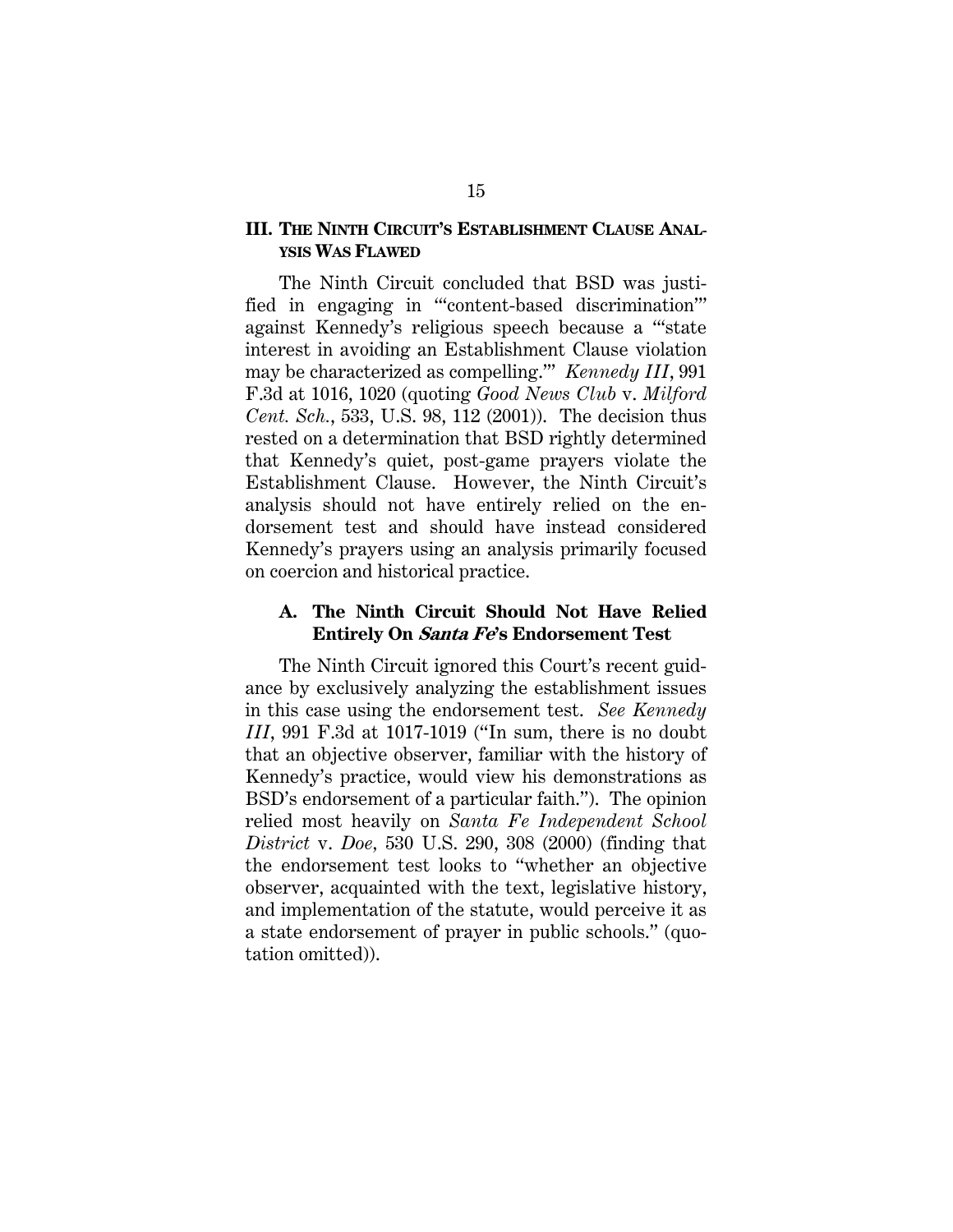In explaining its use of the endorsement test, the Ninth Circuit noted that this "'Court has been particularly vigilant in monitoring compliance with the Establishment Clause in elementary and secondary schools,'" where "'[t]he State exerts great authority and coercive power through mandatory attendance requirements, and because of the students' emulation of teachers as role models and the children's susceptibility to peer pressure.'" *Kennedy III*, 991 F.3d at 1017-1019 (quoting *Edwards* v. *Aguillard*, 482 U.S. 578, 583-584 (1987)); *see also id.* (citing *Wallace* v. *Jaffree*, 472 U.S. 38, 49-50 (1985)). However, the court below offered practically no additional discussion of its decision to use the endorsement test,<sup>3</sup> nor did it discuss recent guidance from this Court suggesting that other factors should be considered instead.

Two problematic threads pervade the precedents relied on by the Ninth Circuit: *First*, none evaluated an employee's individual, discrete exercise of religion, and *second*, each relied on *Lemon* v. *Kurtzman*, 403 U.S. 602 (1971). *See Wallace*, 472 U.S. at 55-61 (applying *Lemon* to an Alabama statute's legislative history and concluding "that the State intended to characterize prayer as a favored practice"); *Edwards*, 482 U.S. at

 $3$  Indeed, the Ninth Circuit opinion offers no discussion of its decision to rely entirely on the endorsement test as articulated by *Santa Fe*. Instead, its analysis states broad anti-establishment principles, which, while relatively uncontroversial, are also not explanatory of its decision to rely entirely on the endorsement test nor particularly insightful for the facts that were before it. *See Kennedy III*, 991 F.3d at 1017 ("The [Establishment] Clause 'mandates government neutrality between religion and religion, and between religion and nonreligion.' … [T]he Clause 'proscribes public schools from conveying or attempting to convey a message that religion or a particular religious belief is favored or preferred.'" (citations omitted)).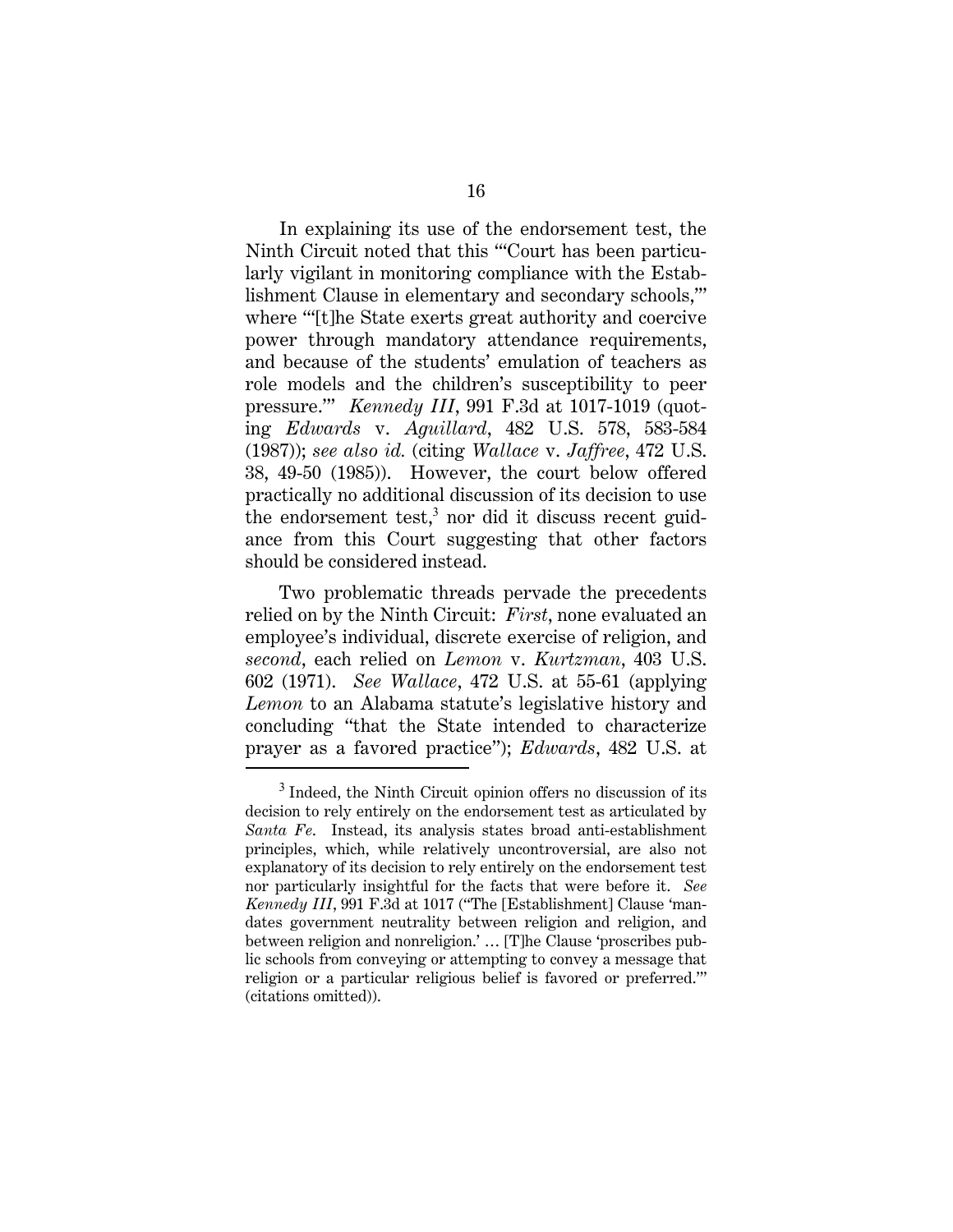585-594 (applying *Lemon* to hold that a state statute regulating schools' science curriculum violated the Establishment Clause); *Lee* v. *Weisman*, 505 U.S. 577, 587 (1992) (holding under *Lemon* that permitting a member of the clergy to offer an invocation and a benediction at a school graduation ceremony amounts to "government involvement with religious activity [that] is pervasive, to the point of creating a state-sponsored and statedirected religious exercise in a public school"); *Santa Fe*, 530 U.S. at 314-317 (applying *Lemon* to invalidate school policy allowing students to lead pre-game prayer over the public announcement system).

To the extent *Lemon* has any remaining precedential value, it is exceedingly limited, as a majority of this Court has recently reiterated. *See American Legion* v. *American Humanist Ass'n*, 139 S. Ct. 2067, 2080, 2087 (2019) (plurality opinion) (collecting Establishment Clause cases where *Lemon* was not followed or ignored, and noting that in recent cases, "we have taken a more modest approach that focuses on the particular issue at hand and looks to history for guidance.")); *id.* at 2102 (Thomas, J., concurring) (describing the *Lemon* test as "long-discredited" and suggesting that it should be overruled in "all contexts"); *id.* at 2093 (Kavanaugh, J., concurring) ("[T]he *Lemon* test is not good law and does not apply to Establishment Clause cases in any of the five categories [including prayer in schools]"); *id.* at 2101 (Gorsuch, J., concurring in the judgment) ("*Lemon* was a misadventure.").

Indeed, even were it good precedent, *Lemon* cannot explain many types of Establishment Clause cases, including "the prayers that open legislative meetings, certain references to, and invocations of, the Deity in the public words of public officials; the public references to God on coins, decrees, and buildings; or the at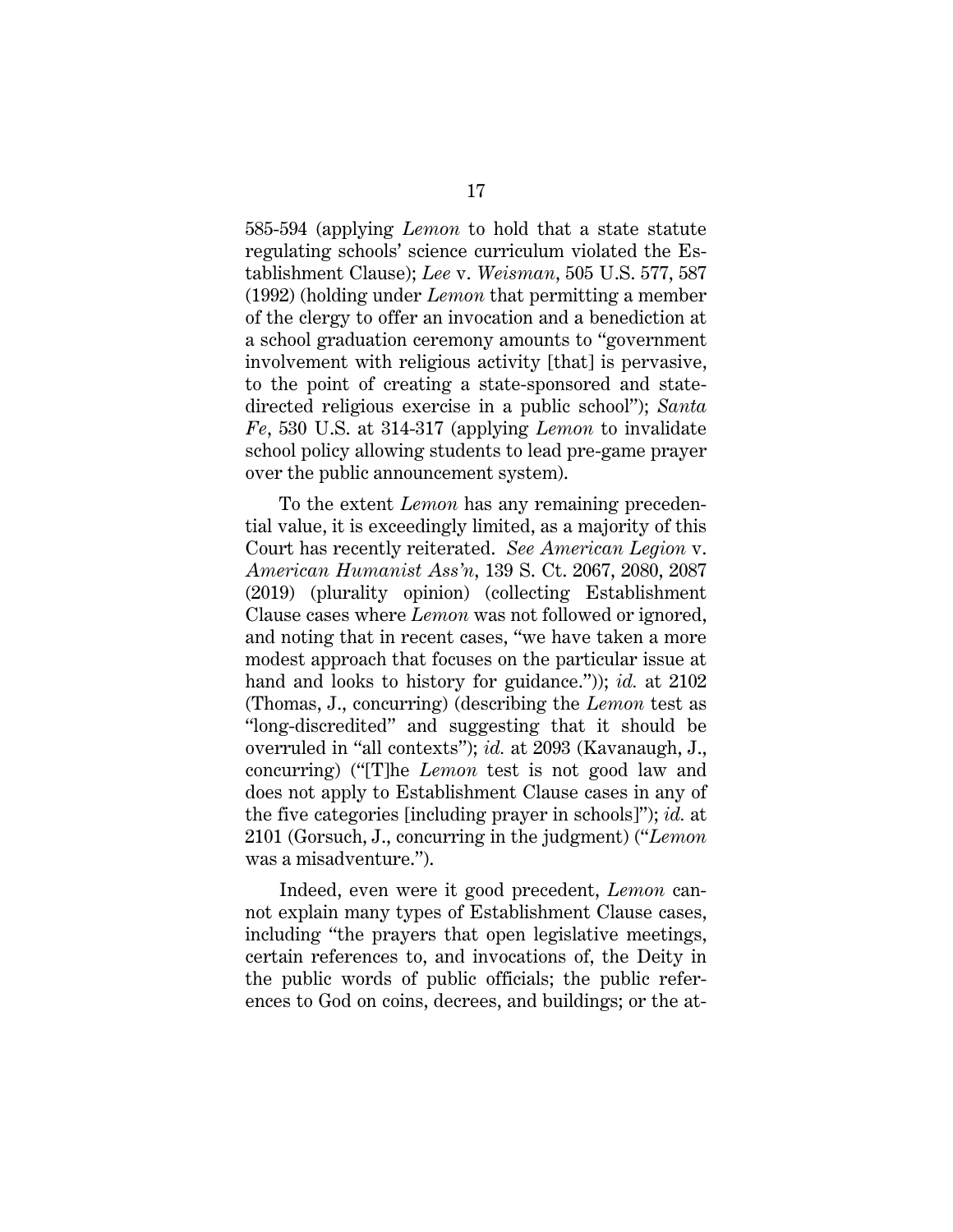tention paid to the religious objectives of certain holidays, including Thanksgiving." *Id.* at 2080-2081, (citing *Van Orden* v. *Perry*, 545 U.S. 677, 699-700 (2005) (Breyer, J., concurring) (citation omitted)). And "the *Lemon* test presents particularly daunting problems in cases … that involve the use, for ceremonial, celebratory, or commemorative purposes, of words … with religious associations." *Id.* at 2081-2082.

Yet despite these statements about *Lemon*'s shortcomings, the Ninth Circuit decided—with little discussion—to rely entirely on the endorsement test, which originated from *Lemon*'s purpose and effects prongs. *See, e.g.*, *County of Allegheny* v. *ACLU*, 492 U.S. 573, 592 (1989), *abrogated by Town of Greece* v. *Galloway*, 572 U.S. 565 (2014); *Lynch* v. *Donnelly*, 465 U.S. 668, 689-690 (1984) (O'Connor, J., concurring) (stating that the endorsement test operates as a "clarifi[cation of] the *Lemon* test as an analytical device.").

Just as the *Lemon* test should not be extended, neither should the endorsement test. *See American Legion*, 139 S. Ct. at 2080-2081 (plurality opinion) (four Justices rejecting the usefulness of the *Lemon* test, specifically noting that its second prong asks whether a reasonable observer would conclude that the activity was an endorsement of religion—i.e., the endorsement test); *id.* at 2101 (Gorsuch, J., concurring) (expressing disapproval of the endorsement prong specifically, and of lower courts' uses of it in light of *Lemon*). Indeed, the endorsement test has not even been used by this Court since 2005, *see McCreary Cnty.* v. *ACLU of Ky.*, 545 U.S. 844 (2005).

The Ninth Circuit, however, analyzed this case's establishment issues primarily using endorsement criteria, asking: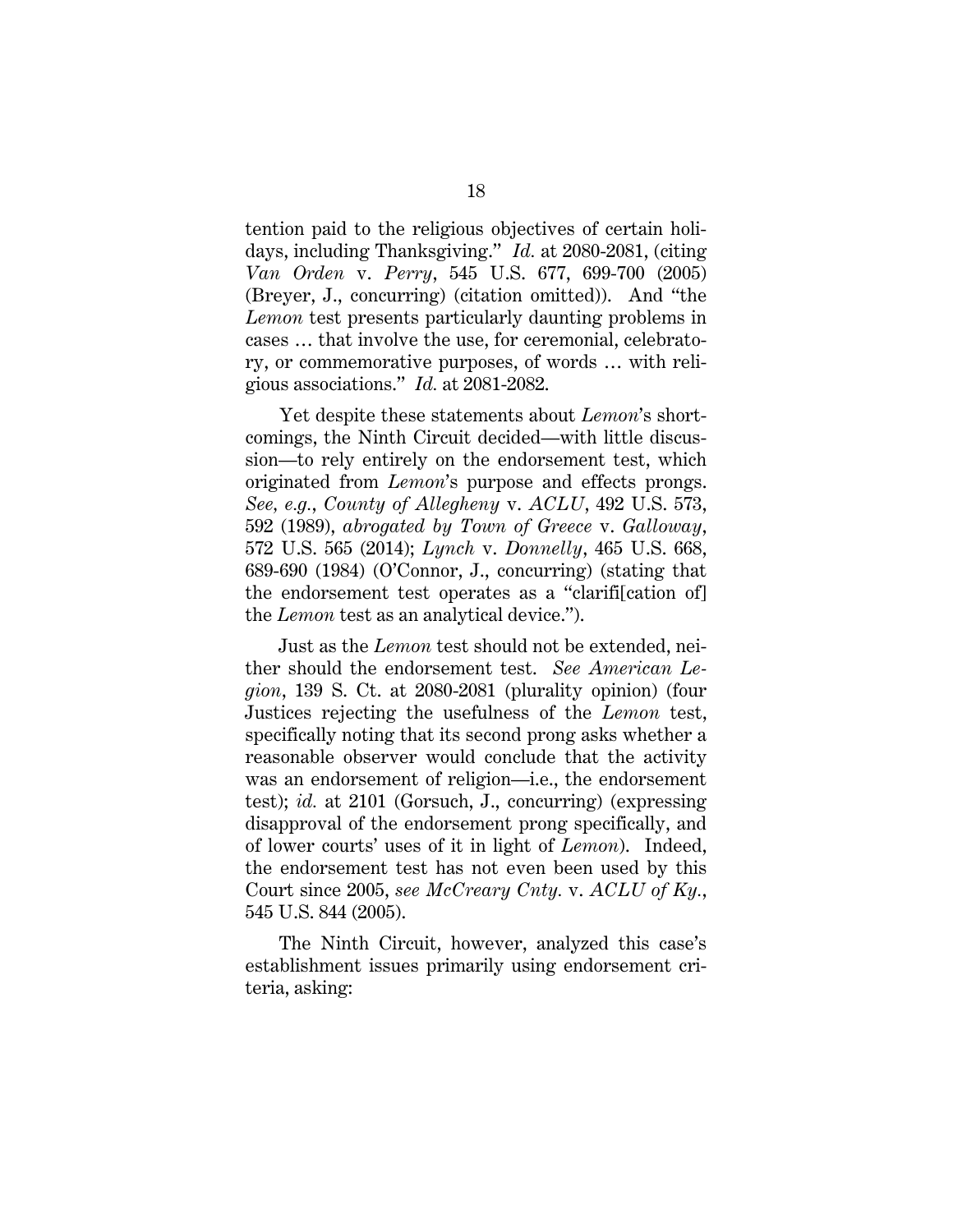[W]hether an objective observer, familiar with the history of Kennedy's on-field religious activity, coupled with his pugilistic efforts to generate publicity in order to gain approval of those on-field religious activities, would view [the school district's] allowance of that activity as "stamped with [his or] her school's seal of approval."

### *Kennedy III*, 991 F.3d at 1017 (quoting *Santa Fe*, 530 U.S. at 308).

The endorsement test was also poorly applied to these facts. BSD's "degree of … involvement," *Santa Fe*, 530 U.S. at 305, in Kennedy's private prayers was nonexistent, except to the extent it requested that he *stop* his religious exercise. *Cf. id.* at 302-308 (finding unconstitutional a school policy authorizing religious prayer before all games and providing access to the public address system to effectuate that policy). Declining to censor protected speech does not constitute impermissible government endorsement. *See Board of Educ. of Westside Cmty. Schs.* v. *Mergens ex rel. Mergens*, 496 U.S. 226, 250 (1990) (plurality op.) ("[S]chools do not endorse everything they fail to censor."). Indeed, Kennedy was coaching high school football, and "secondary school students are mature enough … to understand that a school does not endorse or support … speech that it merely permits on a nondiscriminatory basis." *Id.* This can only be truer where, as here, the relevant government entity explicitly disclaimed the protected speech of its employee.

Thus, even if the endorsement test were the best way to analyze these facts, it does not follow that a government entity's non-action—much less its disclaimer—of an individual's personal religious exercise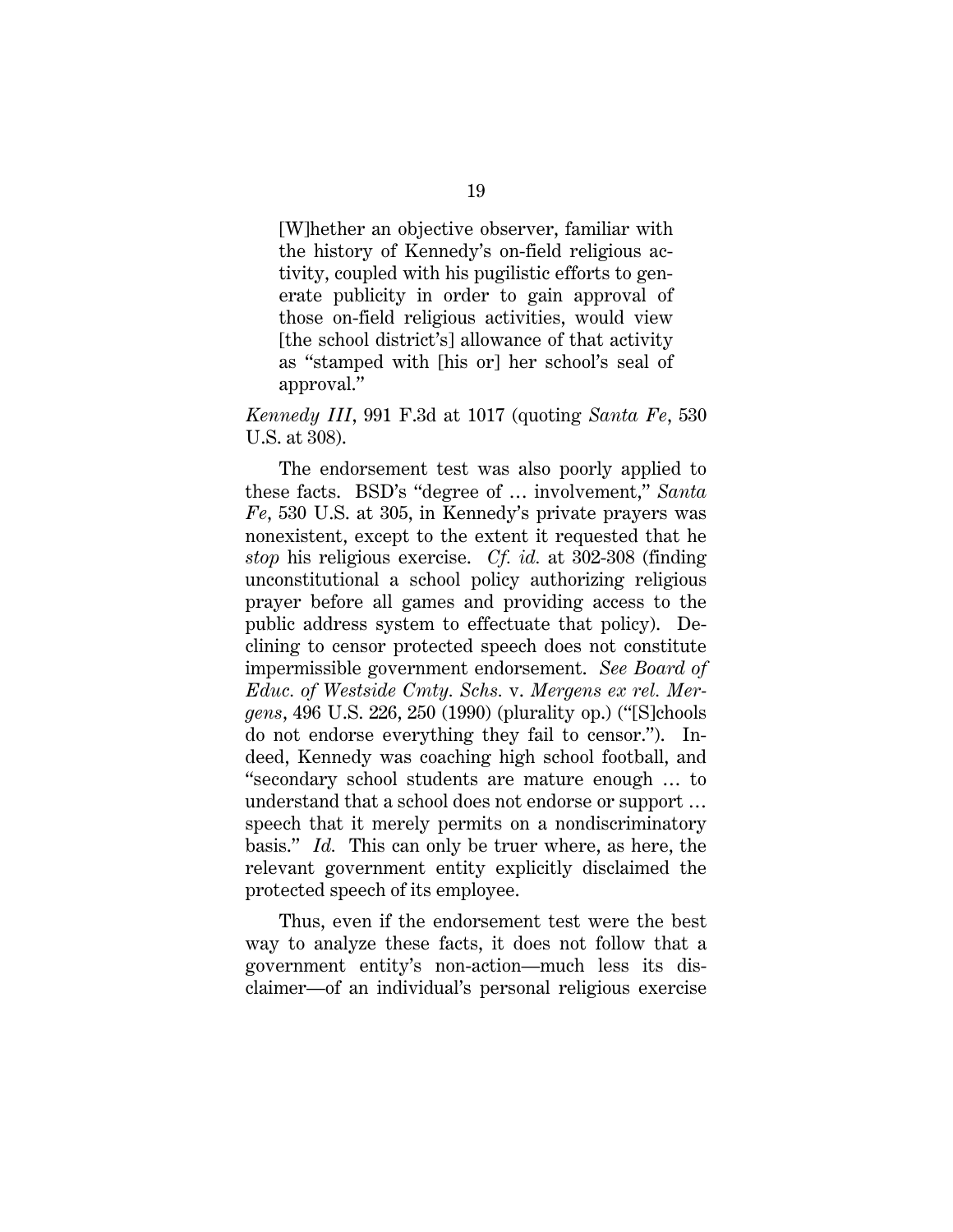and speech would be viewed as an endorsement of the same.

## **B. The Establishment Clause Analysis Should Instead Focus On Coercion And Historical Practice**

BSD's Establishment Clause concerns instead should be analyzed by addressing: (i) whether Kennedy's quiet, individual prayer "coerced" students into religious practices or beliefs; and (ii) how the type of prayer at issue fits within the nation's history and tradition. *See American Legion*, 139 S. Ct. at 2093 (Kavanaugh, J., concurring).

The coercion test strikes a balance in Establishment Clause analysis that other formulations do not. It forbids the government from compelling its citizenry to adopt one sect over another, or religion over nonreligion, without overly encroaching on citizens' individual exercises of free speech and religion. Recognizing the benefits, this Court has considered coercion as a key factor in Establishment Clause cases, including in relatively recent cases related to schools. *See generally Good News Club*, 533 U.S. 98; *Weisman*, 505 U.S. 577; *see also American Legion*, 139 S. Ct. at 2093 (Kavanaugh, J., concurring) ("[T]he Court has proscribed government-sponsored prayer in public schools … not because of *Lemon*, but because [it] posed a risk of coercion of students.").

To be coercive, a practice must allocate benefits or burdens on the basis of religious beliefs or participation. *See Town of Greece*, 572 U.S. at 589 (plurality op.). Coercion does not mean subjectively taking offense when encountering a religious practice. *Id.* ("Offense, however, does not equate to coercion."). Courts must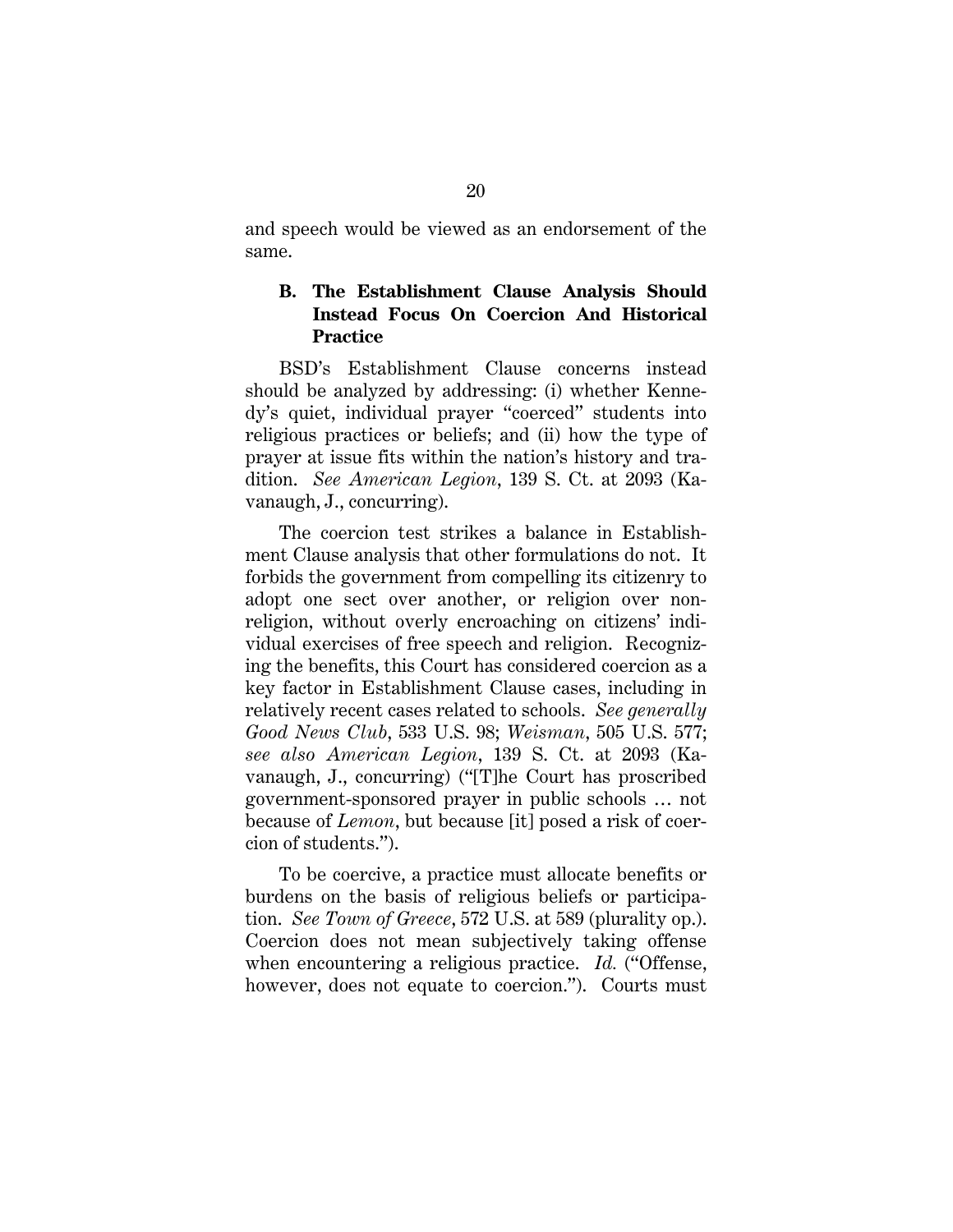""distinguish between real threat"" of an establishment "'and mere shadow.'" *American Legion*, 139 S. Ct. at 2091 (Breyer, J., concurring). As discussed earlier, there is heightened sensitivity to the inherent coercive risks involved in the education of younger children. However, younger children are distinguishable from adolescents and from young adults. *See Mergens*, 496 U.S. at 250 (plurality op.) (noting the differences in impressionability between age groups). In the school context, coercion analysis may also consider the extent of supervision and the pressures on students to participate in the prayer or religious activity. *Weisman*, 505 U.S. at 593.

Considering these factors, the instant facts counsel toward finding that Kennedy's quiet, individual prayers were not coercive. First and foremost, BSD did not support, but opposed Kennedy's prayer. If the relevant government entity is opposed to the prayer, it is hard to imagine that the same entity would be coercing its students to participate in it. Second, Kennedy did "'not actively encourage[] or require[] [student] participation.'" Pet.App.218 (third brackets in original); *Kennedy III*, 991 F.3d at 1010. Third, there is no evidence in the record that Kennedy treated any players better or worse based on their participation or lack thereof in his personal post-game prayers, nor did any of Kennedy's players testify that they feared retaliatory treatment. While the district court noted that some parents expressed "that their children had participated in the prayers to avoid being separated from the rest of the team or ensure playing time," *Kennedy*, 443 F. Supp. 3d at 1229, the children did not themselves so testify. Nor is there any evidence to substantiate that unfounded fear, if it existed. Without any evidence of coercion, there is nothing to animate BSD's Establishment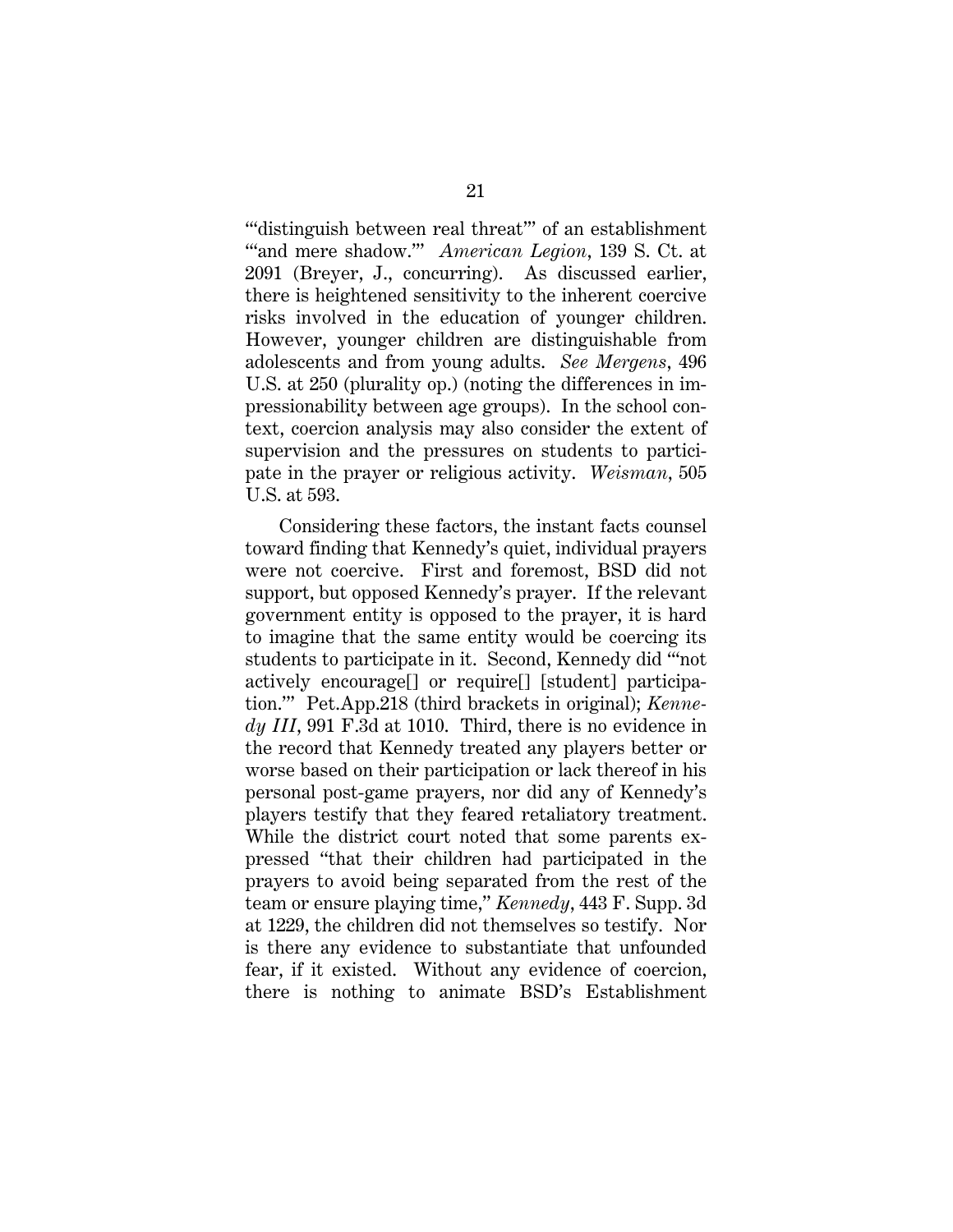Clause concerns, and thus no compelling interest in prohibiting Kennedy's prayers.

Finally, this Court should again take into consideration the place of public prayer in American history and tradition in making its Establishment Clause determination. This is a time-honored way of analyzing the propriety of government action. For example, in *Van Orden*, the plurality analyzed a monument's nature in the context of American history in determining its constitutionality. 545 U.S. at 686; *see also id.* at 699, (Breyer, J., concurring) (recognizing the Court's reliance on history in some contexts). Likewise, *Marsh* v. *Chambers*, 463 U.S. 783, 787-789 (1983), and *Town of Greece*, 572 U.S. at 575-576, relied on historical practices and understandings to determine the constitutionality of legislative prayer. And most recently, this Court's decision in *American Legion* featured a majority of Justices analyzing the Establishment Clause issue in light of its historical backdrop. 139 S. Ct. 2067 (plurality op.); *see also id.* at 2096 (Thomas, J., concurring in the judgment); *id.* at 2102 (Gorsuch, J., concurring in the judgment). Thus, in addition to considering coercion, the Establishment Clause analysis should account for whether the type of prayer in this case has a foundation in America's "history or tradition." *Id.* at 2093 (Kavanaugh, J., concurring).

Other briefs in this case have well covered the history of public prayer, and of prayer in connection with football games. *See, e.g.*, Alabama Center Br. 7-15. The inevitable conclusion is that the practice has a rich history in our nation, both from the broad perspective of public prayer, and in the specific context of the game at issue in this case. This Court should correct the Ninth Circuit's misapplication of the Establishment Clause to this case given the lack of coercion in Kennedy's pray